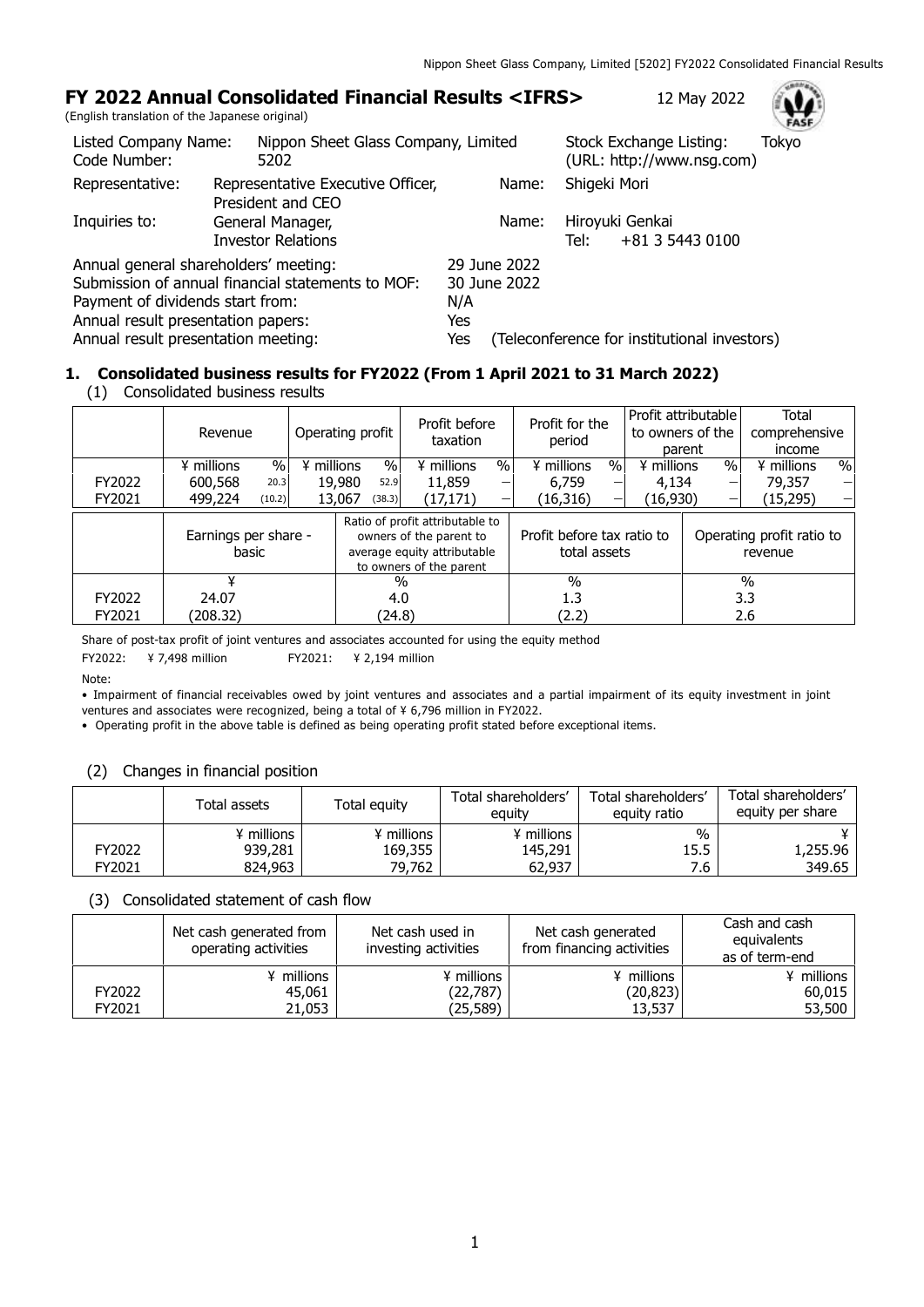### **2. Dividends**

|                      |    |                | Dividends per share |        |        | <b>Dividends</b>         | Payout ratio | Dividends to               |
|----------------------|----|----------------|---------------------|--------|--------|--------------------------|--------------|----------------------------|
|                      | Q1 | Q <sub>2</sub> | Q3                  | Q4     | Total  | (annual)<br>(¥ millions) |              | net assets<br>ratio<br>(%) |
| FY2021<br>(actual)   | —  | 40.00          |                     | ¥ 0.00 | ¥ 0.00 | ¥0                       |              |                            |
| FY2022<br>(actual)   | –  | ¥ 0.00         |                     | ¥ 0.00 | ¥ 0.00 | ¥0                       |              |                            |
| FY2023<br>(forecast) |    | 40.00          |                     | 40.00  | ¥ 0.00 |                          |              |                            |

Note:

- The above table shows dividends on common shares.
- Please refer to "(Reference) Dividends for Class A Shares" for information regarding dividends on class A shares, which are unlisted and have different rights from common shares.
- For further details, please refer to the dividend policy section on page 9.

## **3. Forecast for FY2023 (From 1 April 2022 to 31 March 2023)**

|           | Revenue    |               | Operating profit |        | Profit before<br>taxation |        | Profit for the<br>period |        | Profit<br>attributable to<br>owners of the<br>parent |               | Earnings per<br>share - basic |
|-----------|------------|---------------|------------------|--------|---------------------------|--------|--------------------------|--------|------------------------------------------------------|---------------|-------------------------------|
|           | ¥ millions | $\frac{0}{0}$ | ¥ millions       | $\%$   | millions                  | $\%$   | ¥ millions               | $\%$   | ¥ million                                            | $\frac{0}{0}$ |                               |
| Half year | 320,000    | 10.1          | 7,000            | (44.9) | 4,000                     | (72.8) | 2,000                    | (79.1) | 2,000                                                | (76.7)        | 11.26                         |
| Full year | 650,000    | 8.2           | 18,000           | (9.9)  | 11,000                    | (7.2)  | 5,000                    | (26.0) | 4,000                                                | (3.2)         | 22.58                         |

Note:

 Forecast of basic earnings per share for FY2023 is calculated by dividing the profit attributable to owners of the parent after deducting preferred dividends for Class A shares (a rate of 6.5% per annum applied to the outstanding balance at 31 March 202 3), by 90,807,899 shares which is the number of ordinary shares issued at 31 March 2022, reduced by the number of treasury stock and restricted shares (166,600 shares).

For further details, please refer to the prospects section on page 8.

### **4. Other items**

- (a) Changes in status of principal subsidiaries:  $-$  No
- (b) Changes in accounting policies and changes in accounting estimates:
	- (i) Changes due to revisions in accounting standards under IFRS  $-$  No
	- (ii) Changes due to other reasons  $-$  Yes
	- (iii) Changes in accounting estimates  $-$  No
	- Note: • For further details, please refer to the changes in accounting policy section on page 16.
- (c) Number of shares outstanding (common stock)
	- (i) Number of shares issued at the end of the period, including shares held as treasury stock: 91,000,199 shares as at 31 March 2022 and 90,810,899 shares as at 31 March 2021
	- (ii) Number of shares held as treasury stock at the end of the period: 25,700 shares as at 31 March 2022 and 23,785 shares as at 31 March 2021
	- (iii) Average number of shares in issue during the period, after deducting shares held as treasury stock: 90,726,994 shares for the period ending 31 March 2022 and 90,631,177 shares for the period ending 31 March 2021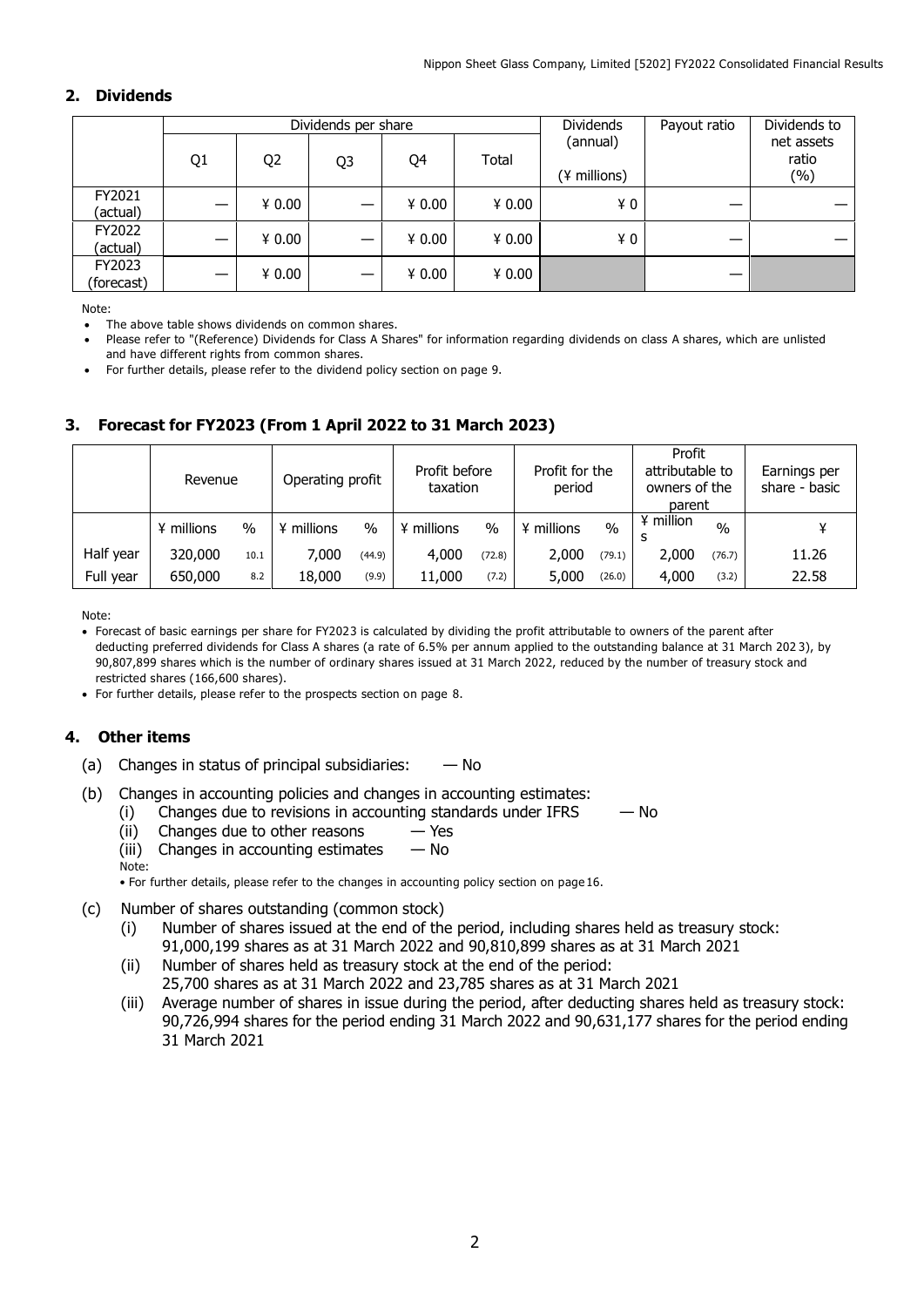### **Status of audit procedures taken by external auditors for the annual results**

This document (Tanshin) is out of scope for independent audit by the external auditors.

### **Explanation for the appropriate usage of performance projections and other special items**

The projections contained in this document are based on information currently available to us and certain assumptions that we consider to be reasonable. Hence the actual results may differ. The major factors that may affect the results are the economic and competitive environment in major markets, product supply and demand shifts, currency exchange and interest rate fluctuations, changes in supply of raw materials and fuel and changes and laws and regulations, but not limited.

### **(Reference) Dividends for Class A Shares**

Dividends per share related to Class A Shares with different rights from those of common shares are as follows. Dividends per share

|                   | 01 | O2     | Q3 | O4          | Total       |
|-------------------|----|--------|----|-------------|-------------|
| Class A Shares    |    |        |    |             |             |
| FY2021 (Actual)   | —  | 40.00  |    | ¥ 65,000.00 | ¥ 65,000.00 |
| FY2022 (Actual)   |    | 40.00  |    | ¥ 65,000.00 | ¥ 65,000.00 |
| FY2023 (Forecast) |    | ¥ 0.00 |    | ¥ 65,000.00 | 465,000.00  |

(Note) Number of Class A Shares in issue are 30,000 shares. 40,000 Class A Shares were originally issued on 31 March 2017. On 7 December 2018, the Company acquired and then retired a total of 5,000 Class A shares. On 6 June 2019, the Company acquired and then retired a total of 5,000 Class A shares. The forecast of dividends, for class A shares that have dividend record dates belonging to FY2023, is ¥ 1,950 million.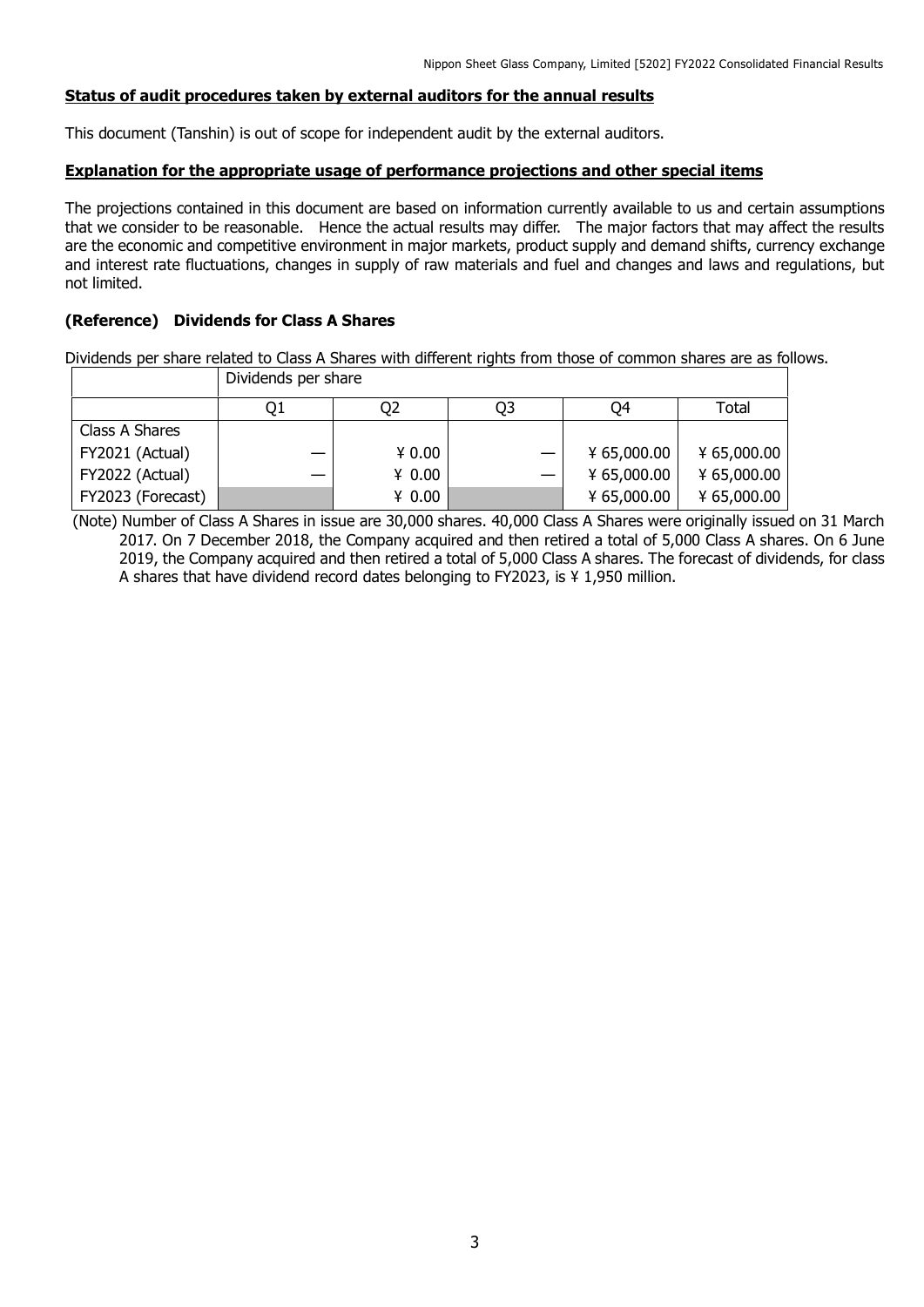## **[Attachments]**

Table of contents in the attachments (including mandatory disclosure items)

### **1. Overview about business performance etc.**

- (1) Overview about business performance
- (2) Overview about financial condition and cash flows
- (3) Prospects
- (4) Dividend policy

### **2. Basic concept regarding selection of accounting standards**

### **3. Consolidated financial statements**

- (1) (a) Consolidated income statement
- (b) Consolidated statement of comprehensive income
- (2) Consolidated balance sheet
- (3) Consolidated statement of changes in equity
- (4) Consolidated statement of cash flow
- (5) Notes to the consolidated financial statements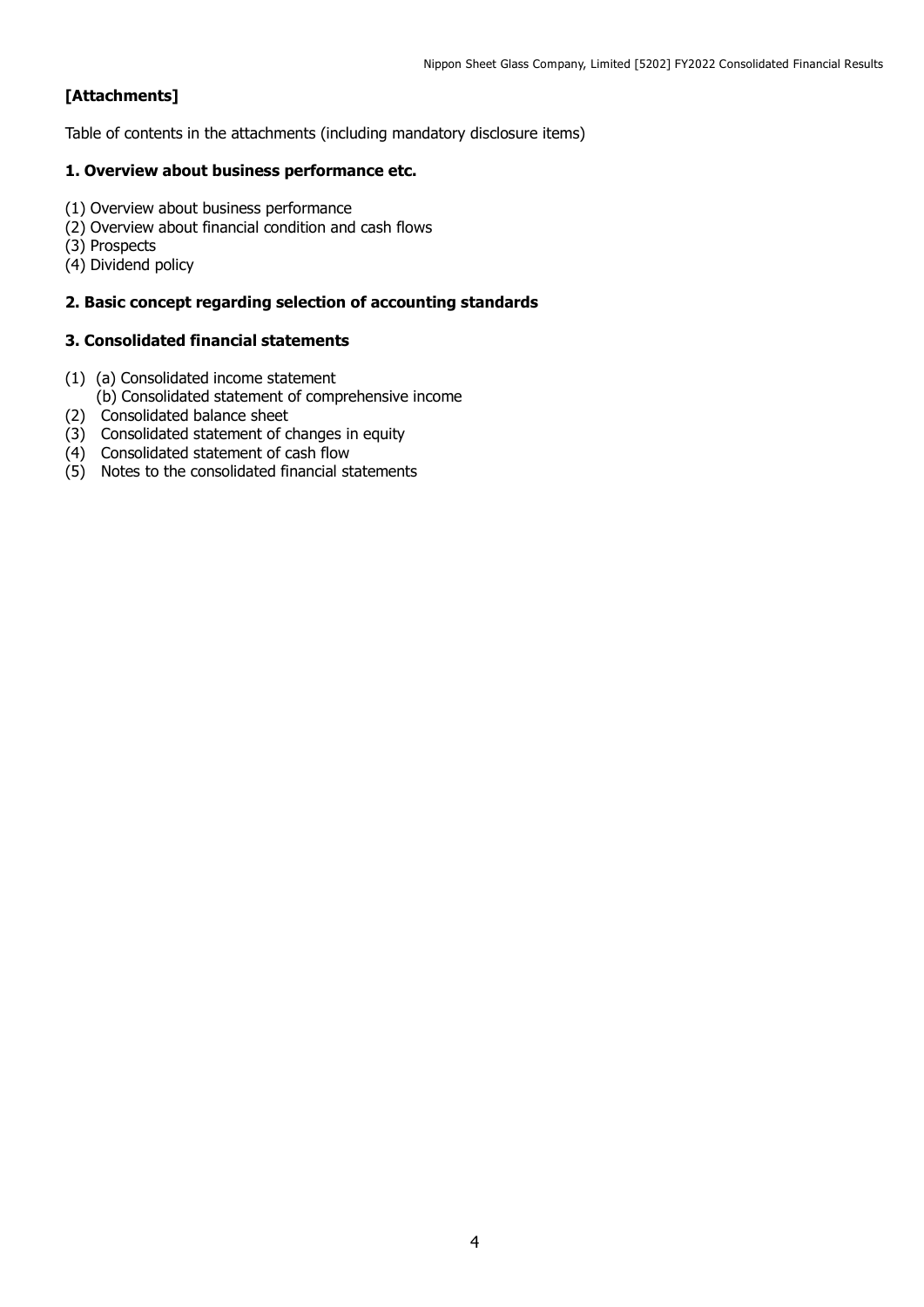## **1. Overview about business performance etc.**

### **(1) Overview about business performance**

### 1) **Background to Results**

The Group's markets experienced contrasting conditions during FY2022. Consistent with earlier quarters, the final quarter reflected positive Architectural and Technical Glass markets, offset by low levels of activity in Automotive markets. Architectural Glass markets were generally strong with buoyant levels of construction and refurbishment activity across many regions. Demand for Solar Energy glass was also positive. In addition, Technical Glass markets also benefitted from high levels of consumer demand in a variety of areas. Automotive markets however remained at a low level, with a shortage of computer chip components causing the Group's large automotive customers to restrict production.

Cumulative Group revenues increased by 20 percent to ¥ 600,568 million (4Q FY2021 ¥ 499,224 million), with COVID-19-related lockdowns having a particularly significant impact on revenues during the first quarter of the previous year. At constant exchange rates, cumulative revenues would have increased by 16 percent. Operating profits were ¥ 19,980 million (4Q FY2021 ¥ 13,067 million). Net exceptional gains were ¥ 3,646 million. Net exceptional gains included a gain recorded on the disposal of the Group's Battery Separator business during the second quarter. The previous year included net exceptional losses of ¥ 21,951 million due largely to costs arising from the COVID-19 pandemic. The share of joint ventures and associates' profit of ¥ 7,498 million was much improved from the previous year (4Q FY2021 ¥ 2,194 million), although the Group recorded an impairment of financial receivables owed by its joint venture in Russia of ¥ 3,374 million and a partial impairment of its investment in this joint venture of ¥ 3,422 million accounted for separately in the consolidated income statement as impairment of financial receivables owed by joint ventures and associates, and as other gains/(losses) on equity method investments respectively. The Group recorded a positive profit attributable to owners of the parent of ¥ 4,134 million (4Q FY2021 loss attributable of ¥ 16,930 million).

### **2) Review by Business Segment**

The Group's business lines cover three core product sectors: Architectural, Automotive, and Technical Glass.

Architectural, representing 47 percent of cumulative revenues, includes the manufacture and sale of flat glass and various interior and exterior glazing products within the commercial and residential markets. It also includes glass for the Solar Energy sector.

Automotive, with 46 percent of cumulative revenues, supplies a wide range of automotive glazing for new vehicles and for replacement markets.

Technical Glass, representing 7 percent of cumulative revenues, comprises several discrete businesses, including the manufacture and sale of very thin glass used as cover glass for displays, lenses and light guides for printers, and glass fiber components for engine timing belts.

Other operations include corporate costs, consolidation adjustments, certain small businesses not included in the segments covered above and the amortization of other intangible assets related to the acquisition of Pilkington.

The table below shows a summary of cumulative results by business segment.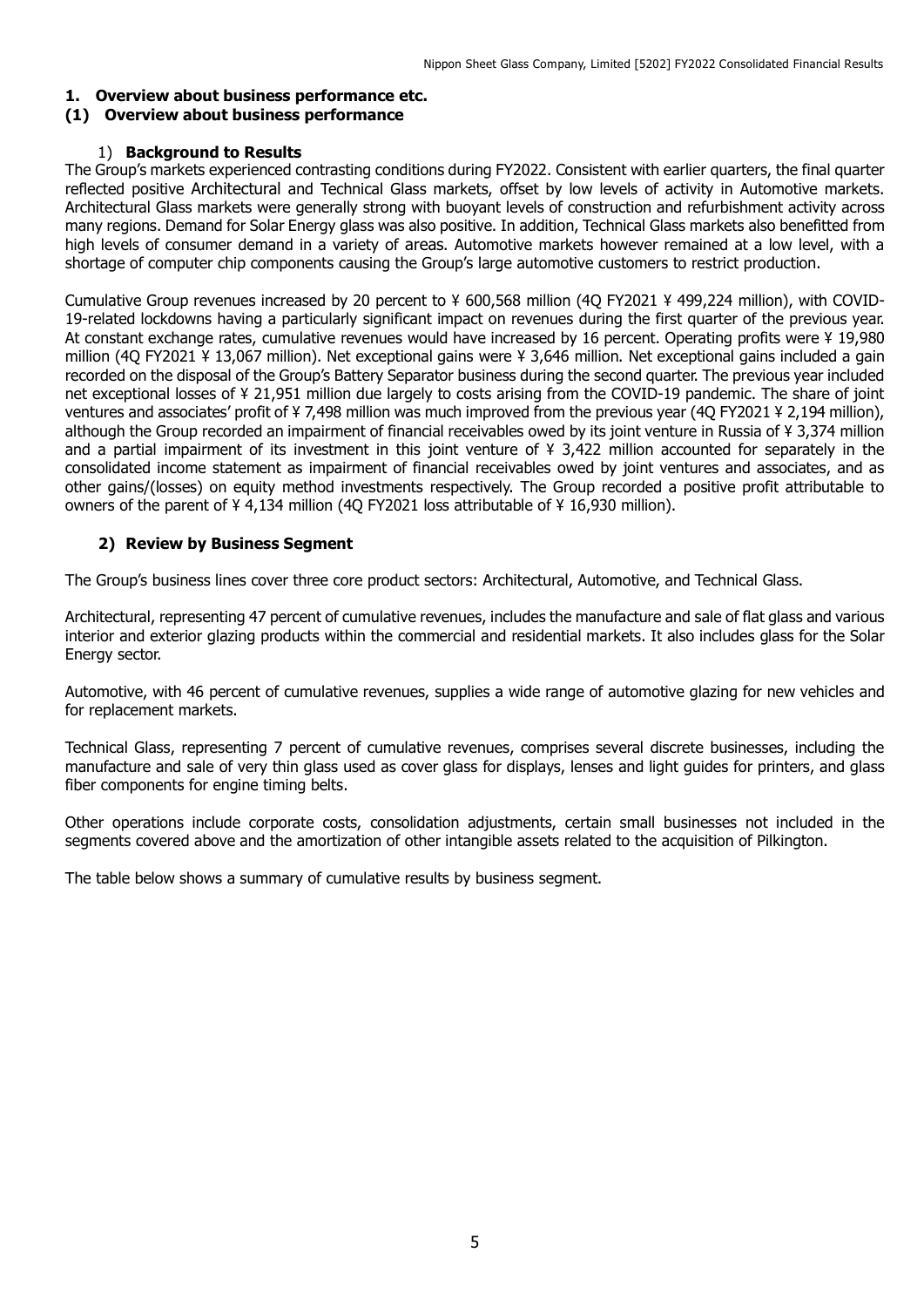The table below shows a summary of cumulative results by business segment.

| ¥ millions              | <b>Revenue</b> |               | <b>Operating profit</b> |               |  |
|-------------------------|----------------|---------------|-------------------------|---------------|--|
|                         | <b>FY2022</b>  | <b>FY2021</b> | <b>FY2022</b>           | <b>FY2021</b> |  |
| <b>Architectural</b>    | 281,816        | 215,501       | 28,130                  | 15,670        |  |
| <b>Automotive</b>       | 276,246        | 245,184       | (7,908)                 | 1,802         |  |
| <b>Technical Glass</b>  | 39,770         | 36,818        | 9,907                   | 6,707         |  |
| <b>Other Operations</b> | 2,736          | 1,721         | (10, 149)               | (11, 112)     |  |
| <b>Total</b>            | 600,568        | 499,224       | 19,980                  | 13,067        |  |

### **Architectural**

The Architectural business recorded cumulative revenues of ¥ 281,816 million (4Q FY2021: ¥ 215,501 million) and an operating profit of ¥ 28,130 million (4Q FY2021: ¥ 15,670 million).

Architectural revenues and profits increased from the previous year which had been significantly impacted by the COVID-19 pandemic during the first quarter. Revenues were robust reflecting strong volumes and increased selling prices, mitigating the impact of rising input costs.

In Europe, representing 41 percent of the Group's architectural sales, revenues improved with buoyant demand, which resulted in positive volumes and rising price levels. Profits were also improved as a strong operational performance and tight cost control continued to mitigate the impact of high input costs, particularly for energy, and also increasing logistics and raw material costs.

In Asia, representing 31 percent of the Group's architectural sales, revenues and profits were above the previous year. Revenues in Japan continued to improve from the previous year, and other South East Asia markets were also positive, helped by an easing of lockdown restrictions. Demand for glass for Solar Energy was robust.

In the Americas, representing 28 percent of the Group's architectural sales, revenues and profits were ahead of the previous year. Volumes rebounded from the previous year although they were constrained to by low levels of inventory due to a planned cold repair, and also shortages of transportation capacity. Sales of glass for Solar Energy continued to be positive.

## **Automotive**

The Automotive business recorded cumulative revenues of ¥ 276,246 million (4Q FY2021: ¥ 245,184 million) and an operating loss of ¥ 7,908 million (4Q FY2021: profit of ¥ 1,802 million).

In the Automotive business, cumulative revenues were higher than the previous year which had been badly affected by the COVID-19 pandemic during the first quarter. Despite strong underlying consumer demand, volumes continued to be affected by the Group's customers restricting production in response to a shortage of computer chip components. As a consequence of the restricted demand and also increasing input costs, the automotive business recorded an operating loss for the year.

Europe represents 42 percent of the Group's automotive sales. Cumulative revenues improved from the previous year, due to a collapse in demand during the first quarter of FY2021 as a result of the COVID-19 pandemic. Revenues were, however, badly affected by restrictions in volumes caused by computer chip component shortages at the Group's customers. Profitability was negatively impacted by increasing input costs and a low level of asset utilization.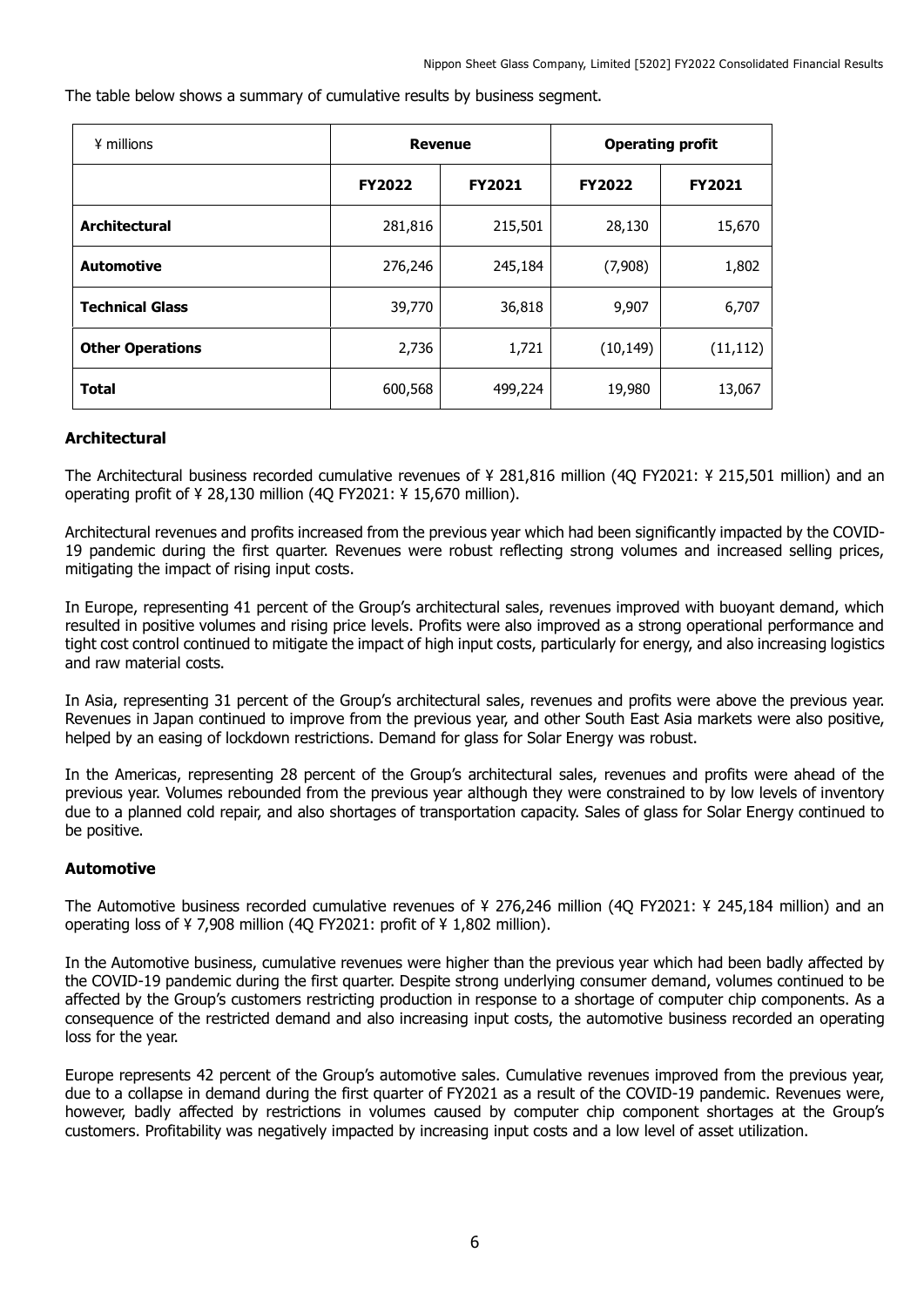In Asia, representing 22 percent of the Group's automotive sales, cumulative revenues were similar to the previous year. In Japan, vehicle sales continued to be relatively weak, impacted by shortages of computer chips restricting vehicle production. Demand in Malaysia was hit by lockdowns earlier in the year, leading to a suspension of production at the Group's automotive customers.

In the Americas, representing 36 percent of the Group's automotive sales, cumulative revenues increased strongly from the previous year. The positive impact of removing COVID-19 restrictions was partly offset by the impact on vehicle production of computer-chip component shortages.

## **Technical Glass**

The Technical Glass business recorded cumulative revenues of ¥ 39,770 million (4Q FY2021: ¥ 36,818 million) and an operating profit of ¥ 9,907 million (4Q FY2021: ¥ 6,707 million).

Revenues and profits continued to be robust in the Technical Glass business with improving market conditions in the current year contrasting with the impact of COVID-19 in the previous year.

In the fine glass business, continued cost reduction efforts and a better sales mix provided a strong foundation for a further improvement in results. In the information devices business, volumes of printer lenses continued to be boosted by work from home and school from home demand. Demand in replacement markets for glass cord used in engine timing belts was also strong. Metashine sales continued to recover, after a long period of difficult market conditions for automotive and cosmetic applications.

The Group disposed of its Battery Separator business during the second quarter of the year. For further details, please refer to the press release "Transfer of Battery Separator Business to Wholly-owned Subsidiary through Company Split (Simple Absorption-type Split) and Sale of Shares in Such Subsidiary" issued on 1 September 2021. The gain arising on this transaction has been classified as an exceptional item. Please refer to the summary of exceptional items within section 3. Consolidated financial statements and their notes (5) Notes to the condensed quarterly consolidated financial statements (d) Exceptional items.

### **Joint Ventures and Associates**

The Group's share of joint ventures and associates' profits after tax was ¥ 7,498 million (4Q FY2021: ¥ 2,194 million).

The Group's share of joint ventures and associate's results was above the previous year, largely due to an improving performance at Cebrace, the Group's architectural joint venture in Brazil.

As a consequence of the invasion of Ukraine by Russia, the Group has considered the recoverable amount of its joint venture investment in SP Glass Holdings BV, a company registered in the Netherlands and owning operating companies in Russia. Considering the uncertain outlook for investments in Russia, the Group concluded that a partial impairment of its equity investment in this company of ¥ 3,422 million was appropriate. In addition the Group recorded an impairment of a financial receivable owed by a subsidiary of SP Glass Holdings BV of ¥ 3,374 million. These two items are presented separately in the consolidated income statement as other gains/(losses) on equity method investments and as impairment of financial receivables owed by joint ventures and associates respectively.

### **(2) Overview about financial condition and cash flows**

Total assets at the end of March 2022 were ¥ 939,281 million, representing an increase of ¥ 114,318 million from the end of March 2021. Total equity was ¥ 169,355 million, representing an increase of ¥ 89,593 million from the March 2021 figure of ¥ 79,762 million. The increase in total equity was due to a combination of the profit recorded for the period, positive movements on derivative balances, reduced retirement benefit obligations, and the translational impact of a weakened Japanese yen. Derivative assets increased in value due mainly to the positive revaluation of the Group's energyhedging contracts reflecting the increasing price of natural gas.

Net financial indebtedness decreased by ¥ 46,598 million from 31 March 2021 to ¥ 365,173 million at the period end. The decrease in indebtedness arose largely from the increasing value of financial derivative assets, but was also aided by a positive free cash flow performance. Gross debt was ¥ 467,885 million at the period end. As of 31 March 2022, the Group had un-drawn, committed revolving credit facilities of ¥ 53,225 million and, in addition, the Group also had an undrawn amount of ¥ 24,800 million on a committed term loan.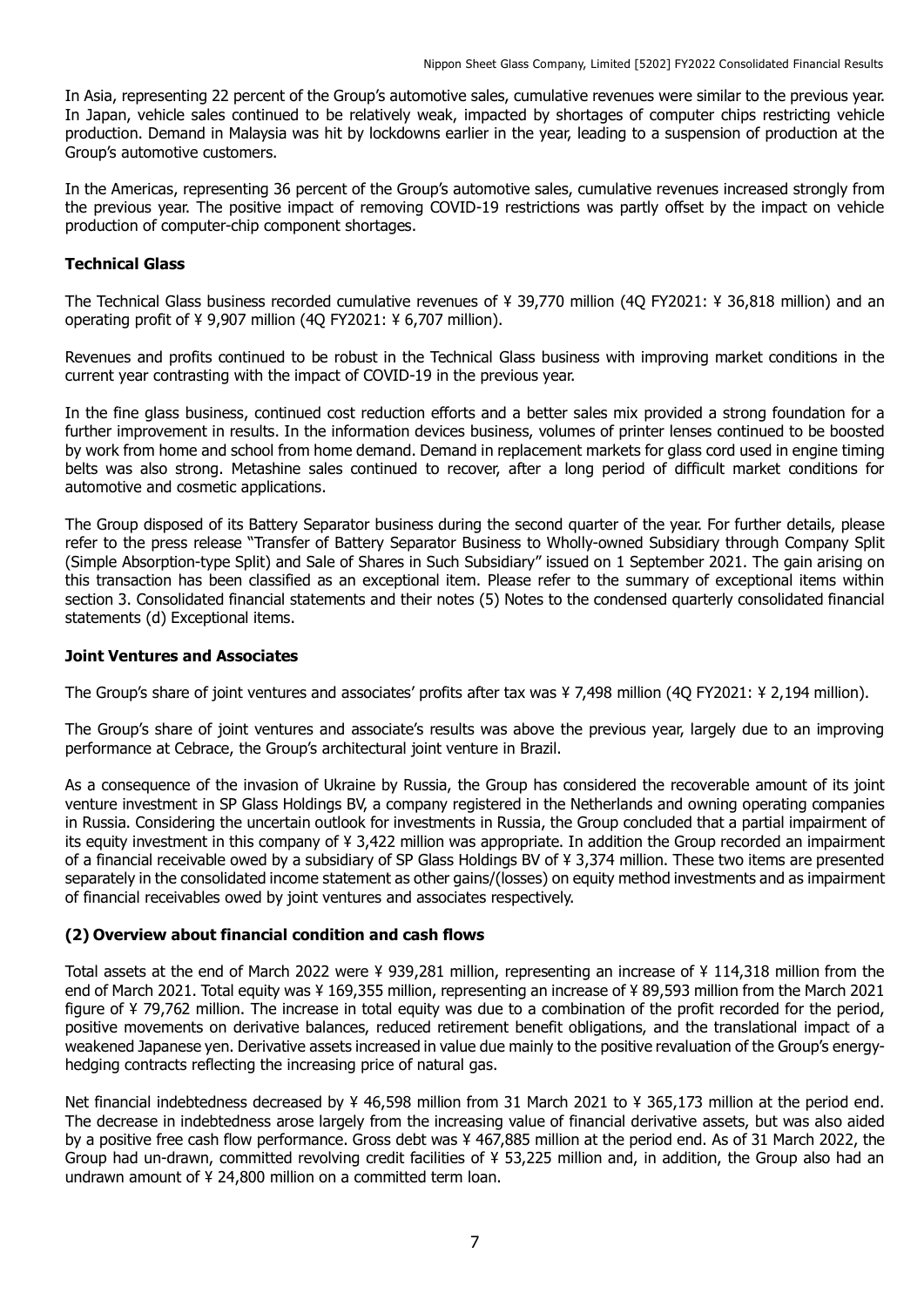Cash inflows from operating activities were ¥ 45,061 million. Cash outflows from investing activities were ¥ 22,787 million, including capital expenditure on property, plant, and equipment of ¥ 33,080 million and proceeds on the disposal of the Battery Separator business of ¥ 6,191 million. As a result, free cash flow was an inflow of ¥ 22,274 million (4Q FY2021 free cash outflow of ¥ 4,536 million).

## **(3) Prospects**

The Group's forecast for the financial year FY2023 is shown on page 2.

The Group expects revenues to continue to be strong in FY2023. Volumes and prices in Architectural are expected to continue at a high level reflecting robust markets and the recovery of soaring energy costs. Volumes are likely to improve in the Automotive business as the Group's customers gradually resolve their supply chain issues. Market conditions in Technical Glass should remain strong. Profitability will continue to be severely impacted by high input costs, especially with respect to energy.

NSG Group has set out its direction as the Medium-Term Vision aiming for becoming a global glass supplier contributing to the world with high value-added glass products and services, under which it will focus on the three areas of contribution: such as Safety & Comfort; Eco Society; and ICT.

At the same time the Group has announced a new medium-term management plan, "Revival Plan 24" (RP24), for a three-year period from 1 April 2021 to 31 March 2024 as the first step to achieve the Medium-Term Vision.

Reviewing the previous Medium-Term Plan (MTP) and reflecting the changes in the business environment, the Group sets RP24 as the period for its business transformation and will execute a drastic reform of its profit structure, with the restoration of financial stability and the transformation of the Group's business portfolio, consisting of the following Three Reforms and Two Key Initiatives.

Three Reforms: Cost structure reform; Business structure reform; Corporate culture reform Two Key Initiatives: Restoration of financial stability; Transformation into more profitable business portfolio

The Group has established a set of key financial metrics as below that it expects to achieve by the end of the RP24 period.

| Operating profit margin *1 | 8%                                                 |
|----------------------------|----------------------------------------------------|
| Net profit $*2$            | More than ¥ 30 billion<br>cumulatively for 3 years |
| Equity ratio               | More than 10%                                      |
| Free cash flow             | More than ¥ 10 billion                             |

\*1: Based on operating profit after amortization

\*2: Profit attributable to owners of the parent

The Group recognizes that progress in the areas of Environment, Social, and Governance (ESG) will be a critical factor in ensuring the Group's long-term sustainability. Especially in the area of environment, products that are integral to the generation of electrical energy and also the saving of energy are likely to become ever more important over the RP24 period, and the Group will continue to focus on the further growth in sales of products in these areas. The Group will continue to carefully monitor its own carbon emissions and energy usage with new targets, committing to achieve carbon neutrality by 2050.

During FY2022 the Group made further progress with its ESG initiatives, signing a Virtual Power Purchase Agreement with the operator of a windfarm in Poland. This agreement enables the Group to purchase renewable electricity, equivalent to the majority of expected annual usage at the Group's subsidiary businesses in Poland, at a predictable price for a period of 10 years. This contract is expected to save over 800,000T of CO2 over its lifetime.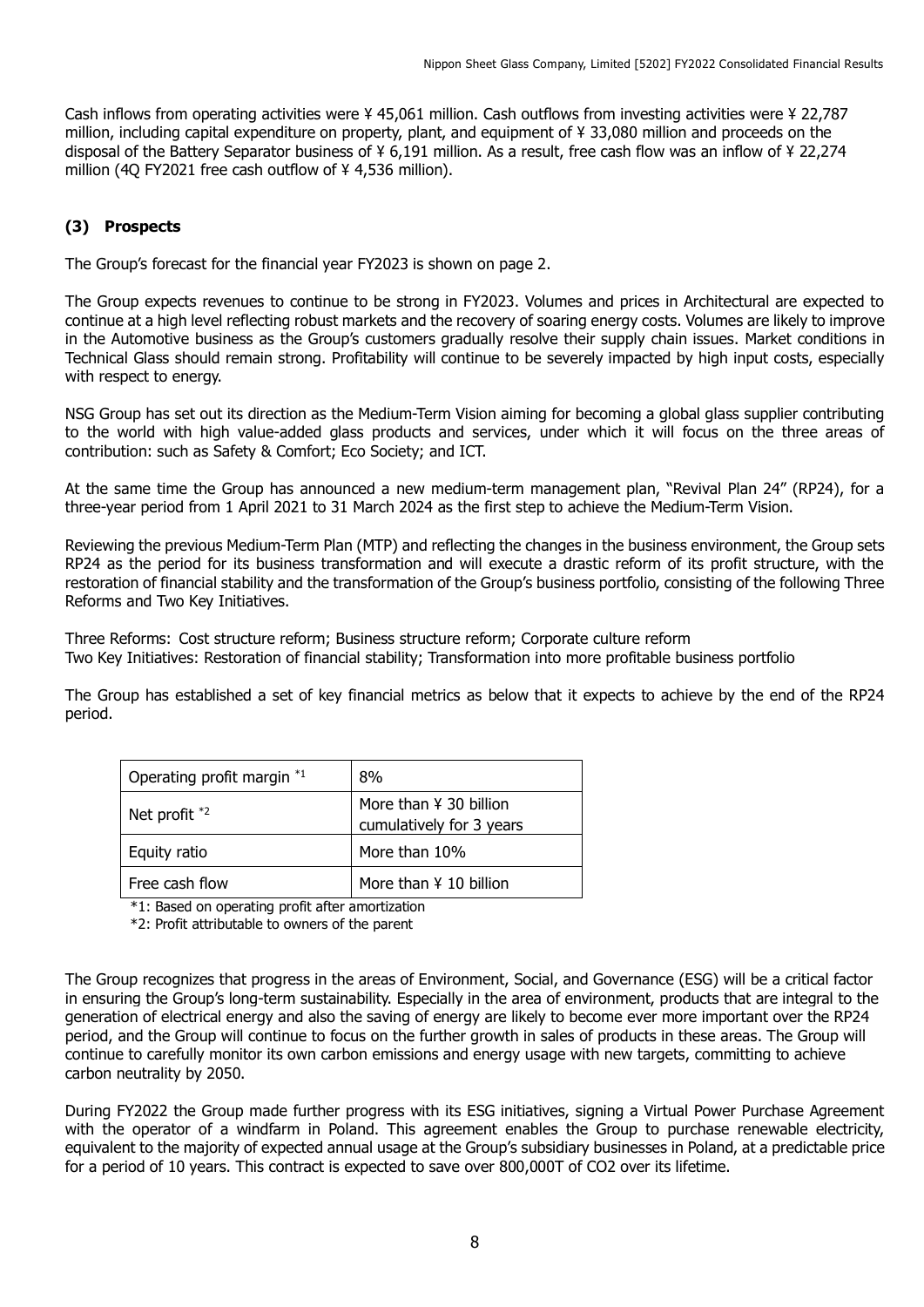## **(4) Dividend policy**

Recognizing the distribution of profit to shareholders as one of its important management objectives, the Group has upheld a stable basic policy of declaring dividend payments on ordinary shares based on sustainable business results. To that end, dividend payments by the Group will be determined in view of the enhancement of its financial status and accumulation of the appropriate level of retained earnings for future business growth. Considering factors such as the Group's current financial position and its level of profitability, the Board of Directors has regrettably decided not to declare dividends for ordinary shares for the fiscal year to 31 March 2022. The Group has forecast that no dividend will be paid for the fiscal year to 31 March 2023, either, as set out on page 2. The Group recognizes the importance of dividends to its shareholders and anticipates resuming dividend payments when the financial performance of the Group allows.

Dividends related to Class A Shares are detailed on page 3.

## **2. Basic concept regarding selection of accounting standards**

The Group applies International Financial Reporting Standards (IFRS) in the preparation of its consolidated financial statements. The Group has a detailed set of specific accounting policies, complying with IFRS, which all subsidiary companies apply when preparing financial statements for the purposes of Group consolidation. The application of a common accounting language, based on IFRS, enables the Group to measure business performance and assess business decisions, using consistently prepared comparable financial data.

With the Group's global spread of operations and shareholders base, the application of IFRS reflects the Group's position as an international company headquartered in Japan.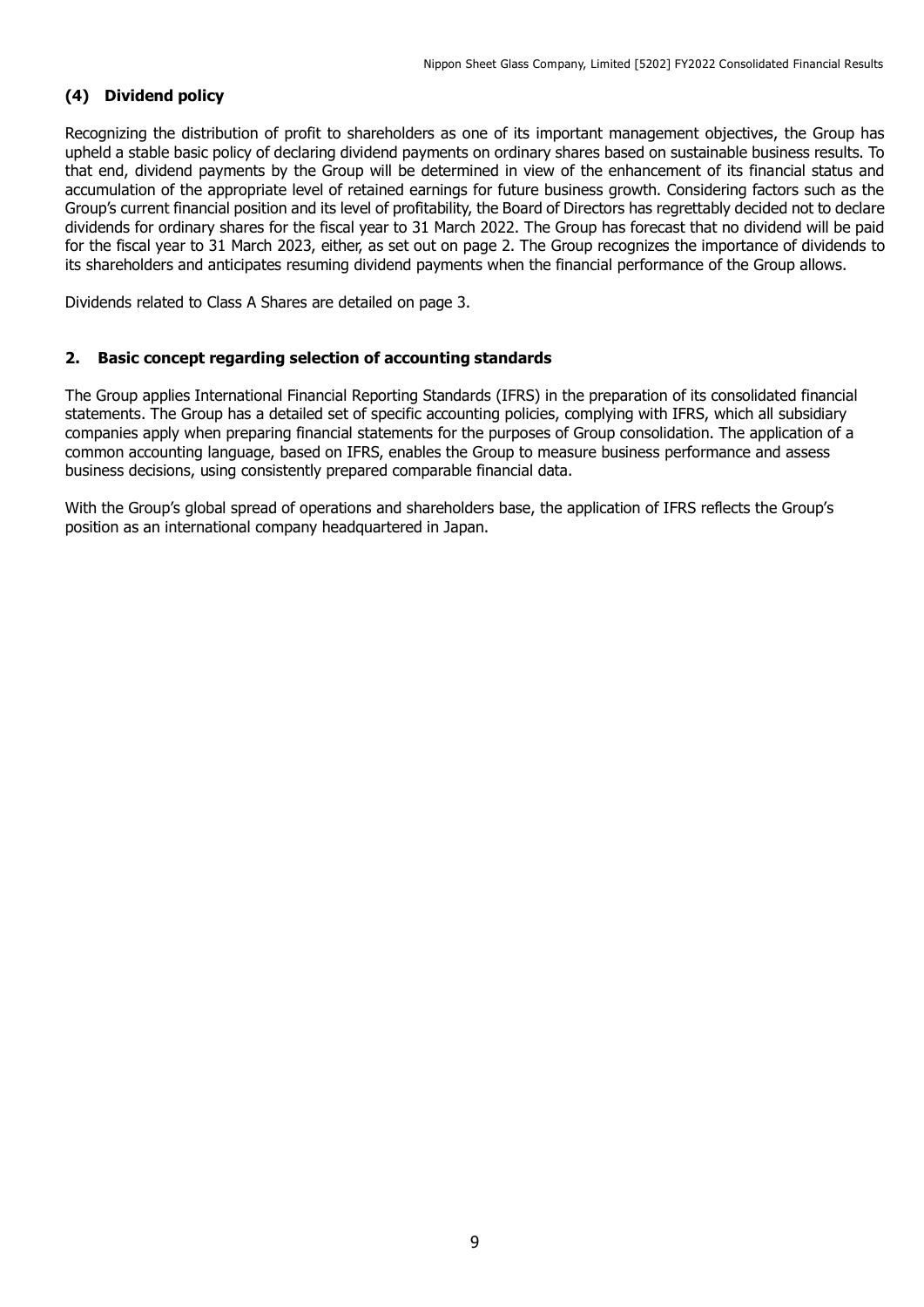## **3. Consolidated Financial Statements and their notes**

## **(1) (a) Consolidated income statement**

|                                                                                                    |             |                                                                     | ¥ millions                                                                 |
|----------------------------------------------------------------------------------------------------|-------------|---------------------------------------------------------------------|----------------------------------------------------------------------------|
|                                                                                                    | <b>Note</b> | <b>FY2022</b><br>For the period<br>1 April 2021 to<br>31 March 2022 | FY2021<br>For the period<br>1 April 2020 to<br>31 March 2021<br>(restated) |
|                                                                                                    |             |                                                                     |                                                                            |
| <b>Revenue</b><br>Cost of sales                                                                    | $(5)-(c)$   | 600,568<br>(465, 139)                                               | 499,224<br>(382,085)                                                       |
| <b>Gross profit</b>                                                                                |             | 135,429                                                             | 117,139                                                                    |
| Other income                                                                                       |             | 2,214                                                               | 1,814                                                                      |
| Distribution costs                                                                                 |             | (53,089)                                                            | (43, 665)                                                                  |
| Administrative expenses                                                                            |             | (59, 532)                                                           | (56, 406)                                                                  |
| Other expenses                                                                                     |             | (5,042)                                                             | (5, 815)                                                                   |
| <b>Operating profit</b>                                                                            | $(5)-(c)$   | 19,980                                                              | 13,067                                                                     |
| Exceptional items - gains                                                                          | $(5)-(d)$   | 6,027                                                               | 14,277                                                                     |
| Exceptional items - losses                                                                         | $(5)-(d)$   | (2, 381)                                                            | (36, 228)                                                                  |
| Operating profit/(loss) after exceptional items                                                    |             | 23,626                                                              | (8,884)                                                                    |
| Finance income                                                                                     | $(5)-(e)$   | 2,117                                                               | 2,044                                                                      |
| Finance expenses                                                                                   | $(5)-(e)$   | (14, 586)                                                           | (13,080)                                                                   |
| Impairment of financial receivables owed by joint<br>ventures and associates                       | $(5)-(b)$   | (3, 374)                                                            |                                                                            |
| Share of post-tax profit of joint ventures and<br>associates accounted for using the equity method |             | 7,498                                                               | 2,194                                                                      |
| Other gains/(losses) on equity method investments                                                  | $(5)-(b)$   | (3, 422)                                                            | 555                                                                        |
| Profit/(loss) before taxation                                                                      |             | 11,859                                                              | (17, 171)                                                                  |
| Taxation                                                                                           | $(5)-(f)$   | (5, 100)                                                            | 855                                                                        |
| Profit/(loss) for the period                                                                       |             | 6,759                                                               | (16, 316)                                                                  |
| Profit attributable to non-controlling interests                                                   |             | 2,625                                                               | 614                                                                        |
| Profit/(loss) attributable to owners of the<br>parent                                              |             | 4,134                                                               | (16,930)                                                                   |
|                                                                                                    |             | 6,759                                                               | (16, 316)                                                                  |
| Earnings per share attributable to owners of the<br>parent                                         |             |                                                                     |                                                                            |
| <b>Basic</b>                                                                                       | $(5)-(9)$   | 24.07                                                               | (208.32)                                                                   |
| <b>Diluted</b>                                                                                     | $(5)-(9)$   | 23.92                                                               | (208.32)                                                                   |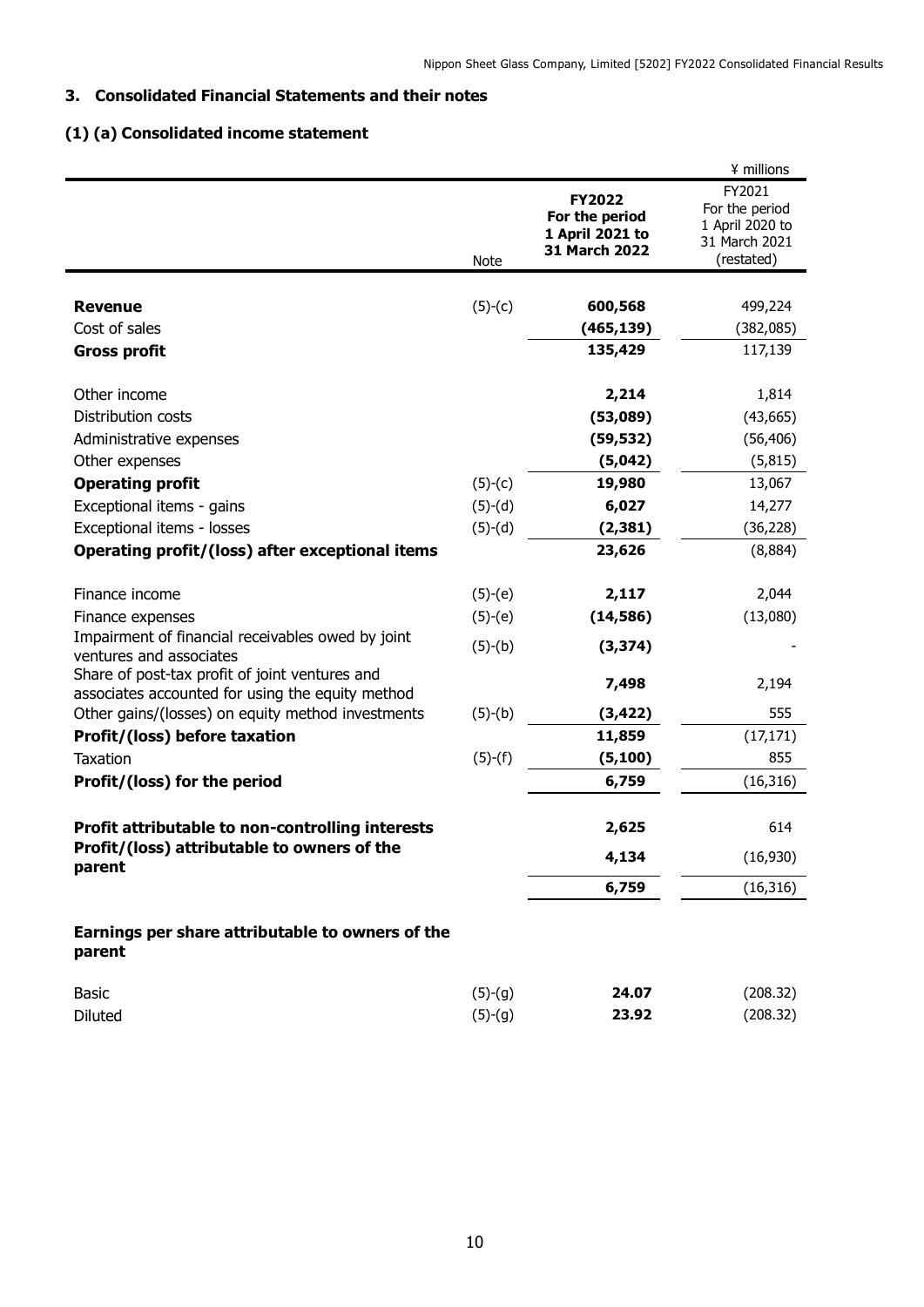## **(1) (b) Consolidated statement of comprehensive income**

|                                                                                                                          |             |                                                                     | ¥ millions                                                   |
|--------------------------------------------------------------------------------------------------------------------------|-------------|---------------------------------------------------------------------|--------------------------------------------------------------|
|                                                                                                                          | <b>Note</b> | <b>FY2022</b><br>For the period<br>1 April 2021 to<br>31 March 2022 | FY2021<br>For the period<br>1 April 2020 to<br>31 March 2021 |
| Profit/(loss) for the period                                                                                             |             | 6,759                                                               | (16, 316)                                                    |
| <b>Other comprehensive income:</b><br>Items that will not be reclassified to profit or<br>loss:                          |             |                                                                     |                                                              |
| Re-measurement of retirement benefit obligations<br>(net of taxation)                                                    | $(5)-(m)$   | 12,498                                                              | (13, 184)                                                    |
| Revaluation of Assets held at Fair Value through Other<br>Comprehensive Income - equity investments (net of<br>taxation) |             | 1,354                                                               | (60)                                                         |
| Sub total                                                                                                                |             | 13,852                                                              | (13, 244)                                                    |
| Items that may be reclassified subsequently to<br>profit or loss:                                                        |             |                                                                     |                                                              |
| Foreign currency translation adjustments                                                                                 |             | 25,945                                                              | 9,632                                                        |
| Revaluation of Assets held at Fair Value through Other<br>Comprehensive Income - other investments (net of<br>taxation)  |             | (344)                                                               | (439)                                                        |
| Cash flow hedges:                                                                                                        |             |                                                                     |                                                              |
| - fair value losses, net of taxation                                                                                     | $(5)-(h)$   | 33,145                                                              | 5,072                                                        |
| Sub total                                                                                                                |             | 58,746                                                              | 14,265                                                       |
| Total other comprehensive income for the<br>period, net of taxation                                                      |             | 72,598                                                              | 1,021                                                        |
| Total comprehensive income for the period                                                                                |             | 79,357                                                              | (15, 295)                                                    |
| <b>Attributable to non-controlling interests</b>                                                                         |             | 1,990                                                               | (1,884)                                                      |
| Attributable to owners of the parent                                                                                     |             | 77,367                                                              | (13, 411)                                                    |
|                                                                                                                          |             | 79,357                                                              | (15, 295)                                                    |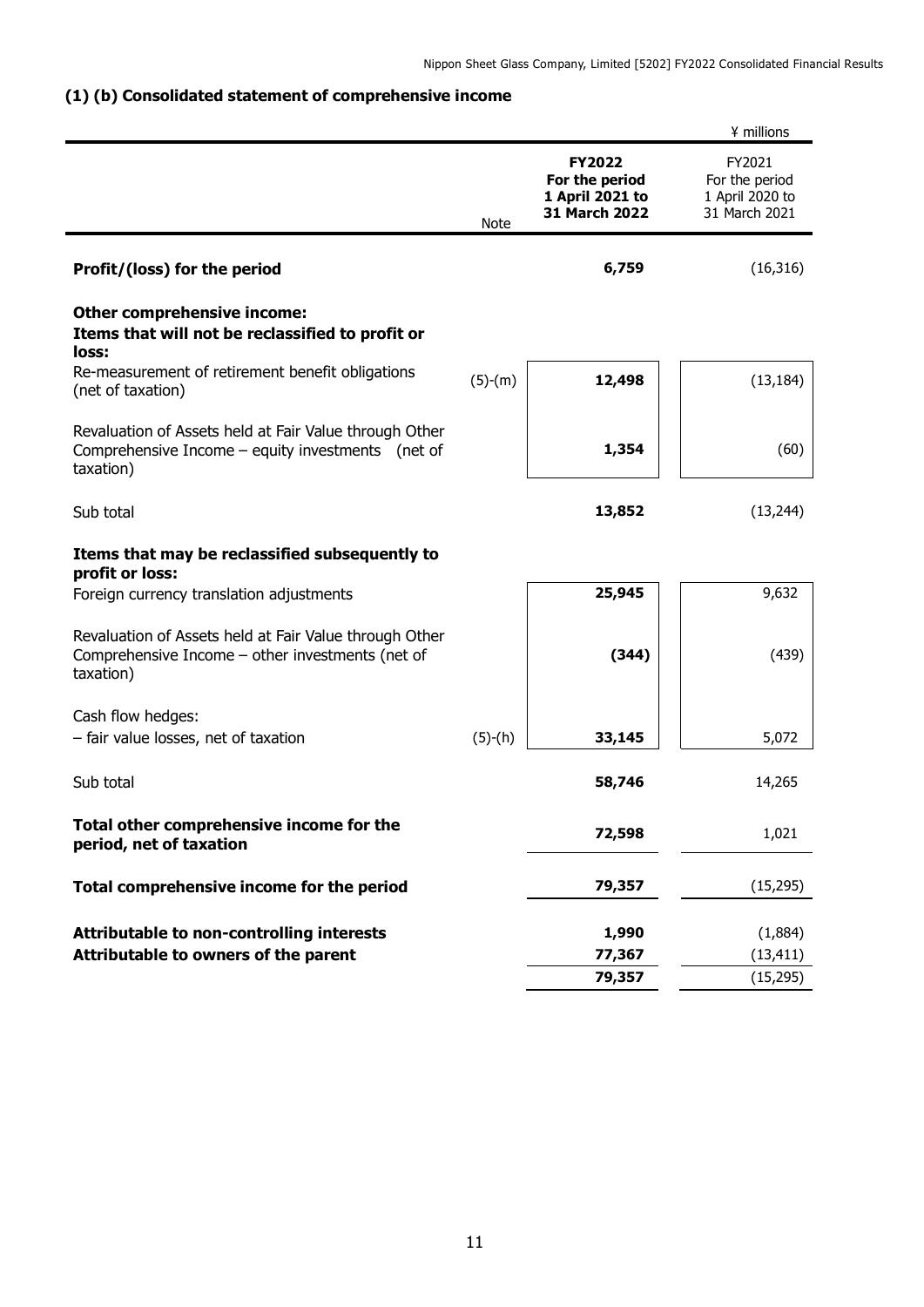## **(2) Consolidated balance sheet**

|                                                                | ¥ millions                              |                                  |  |
|----------------------------------------------------------------|-----------------------------------------|----------------------------------|--|
|                                                                | <b>FY2022</b><br>as at<br>31 March 2022 | FY2021<br>as at<br>31 March 2021 |  |
| <b>ASSETS</b>                                                  |                                         |                                  |  |
| <b>Non-current assets</b>                                      |                                         |                                  |  |
| Goodwill                                                       | 104,737                                 | 99,016                           |  |
| Intangible assets                                              | 50,256                                  | 48,761                           |  |
| Property, plant and equipment                                  | 341,736                                 | 316,788                          |  |
| Investment property                                            | 163                                     | 214                              |  |
| Investments accounted for using the equity method              | 20,410                                  | 18,870                           |  |
| Retirement benefit asset                                       | 32,349                                  | 23,335                           |  |
| Contract assets                                                | 554                                     | 988                              |  |
| Trade and other receivables                                    | 13,176                                  | 14,204                           |  |
| Financial assets:                                              |                                         |                                  |  |
| - Assets held at Fair Value through Other Comprehensive Income | 23,022                                  | 18,439                           |  |
| - Derivative financial instruments                             | 17,291                                  | 362                              |  |
| Deferred tax assets                                            | 33,115                                  | 33,816                           |  |
| Tax receivables                                                | 223                                     | 185                              |  |
|                                                                | 637,032                                 | 574,978                          |  |
| <b>Current assets</b>                                          |                                         |                                  |  |
| Inventories                                                    | 132,242                                 | 111,910                          |  |
| Contract assets                                                | 1,270                                   | 1,322                            |  |
| Trade and other receivables                                    | 72,816                                  | 64,037                           |  |
| Financial assets:                                              |                                         |                                  |  |
| - Derivative financial instruments                             | 24,957                                  | 904                              |  |
| Cash and cash equivalents                                      | 60,464                                  | 58,673                           |  |
| Tax receivables                                                | 3,266                                   | 1,773                            |  |
|                                                                | 295,015                                 | 238,619                          |  |
| Assets held for sale                                           | 7,234                                   | 11,366                           |  |
|                                                                | 302,249                                 | 249,985                          |  |
| <b>Total Assets</b>                                            | 939,281                                 | 824,963                          |  |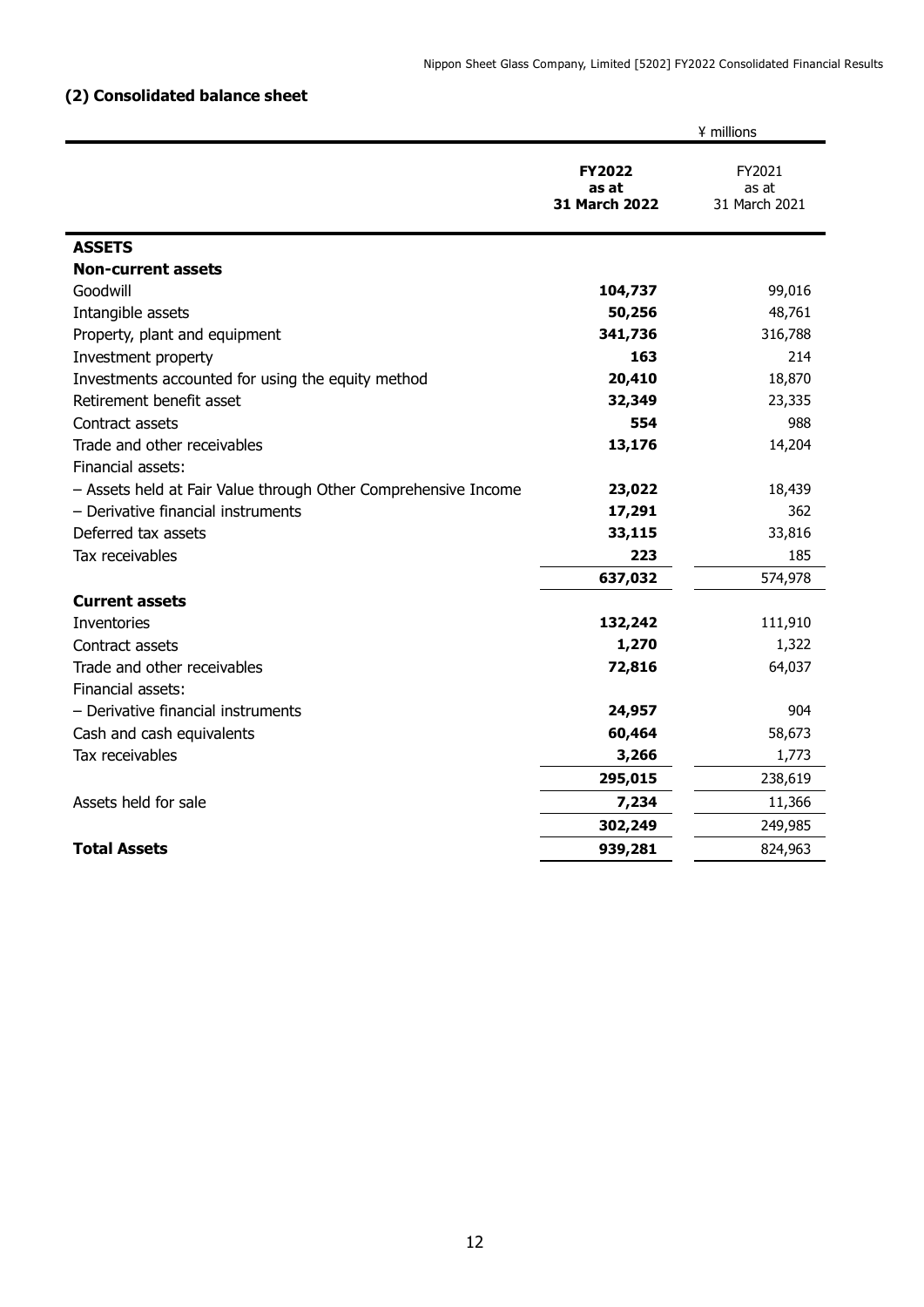## **(2) Consolidated balance sheet continued**

|                                                                                            |                                         | ¥ millions                       |
|--------------------------------------------------------------------------------------------|-----------------------------------------|----------------------------------|
|                                                                                            | <b>FY2022</b><br>as at<br>31 March 2022 | FY2021<br>as at<br>31 March 2021 |
| <b>LIABILITIES AND EQUITY</b>                                                              |                                         |                                  |
| <b>Current liabilities</b>                                                                 |                                         |                                  |
| Financial liabilities:                                                                     |                                         |                                  |
| - Borrowings                                                                               | 114,347                                 | 120,994                          |
| - Derivative financial instruments                                                         | 1,501                                   | 729                              |
| Trade and other payables                                                                   | 163,114                                 | 136,233                          |
| <b>Contract liabilities</b>                                                                | 7,132                                   | 5,749                            |
| <b>Taxation liabilities</b>                                                                | 3,843                                   | 2,294                            |
| Provisions                                                                                 | 13,621                                  | 17,860                           |
| Deferred income                                                                            | 499                                     | 504                              |
|                                                                                            | 304,057                                 | 284,363                          |
| Liabilities related to assets held for sale                                                | 2,674                                   | 3,450                            |
|                                                                                            | 306,731                                 | 287,813                          |
|                                                                                            |                                         |                                  |
| <b>Non-current liabilities</b>                                                             |                                         |                                  |
| <b>Financial liabilities:</b>                                                              |                                         |                                  |
| - Borrowings                                                                               | 352,017                                 | 349,146                          |
| - Derivative financial instruments                                                         | 20                                      | 841                              |
| Trade and other payables                                                                   | 457                                     | 477                              |
| <b>Contract liabilities</b>                                                                | 5,347                                   | 6,037                            |
| Deferred tax liabilities                                                                   | 22,608                                  | 16,176                           |
| <b>Taxation liabilities</b>                                                                | 3,061                                   | 3,233                            |
| Retirement benefit obligations                                                             | 55,459                                  | 61,002                           |
| Provisions                                                                                 | 21,196                                  | 17,391                           |
| Deferred income                                                                            | 3,030                                   | 3,085                            |
|                                                                                            | 463,195                                 | 457,388                          |
| <b>Total liabilities</b>                                                                   | 769,926                                 | 745,201                          |
|                                                                                            |                                         |                                  |
| <b>Equity</b><br>Capital and reserves attributable to the Company's equity<br>shareholders |                                         |                                  |
| Called up share capital                                                                    | 116,709                                 | 116,643                          |
| Capital surplus                                                                            | 155,312                                 | 155,245                          |
| Retained earnings                                                                          | (60, 121)                               | (81, 692)                        |
| Retained earnings (Translation adjustment at the IFRS transition<br>date)                  | (68, 048)                               | (68,048)                         |
| Other reserves                                                                             | 1,439                                   | (59, 211)                        |
| <b>Total shareholders' equity</b>                                                          | 145,291                                 | 62,937                           |
| <b>Non-controlling interests</b>                                                           | 24,064                                  | 16,825                           |
| <b>Total equity</b>                                                                        | 169,355                                 | 79,762                           |
| <b>Total liabilities and equity</b>                                                        | 939,281                                 | 824,963                          |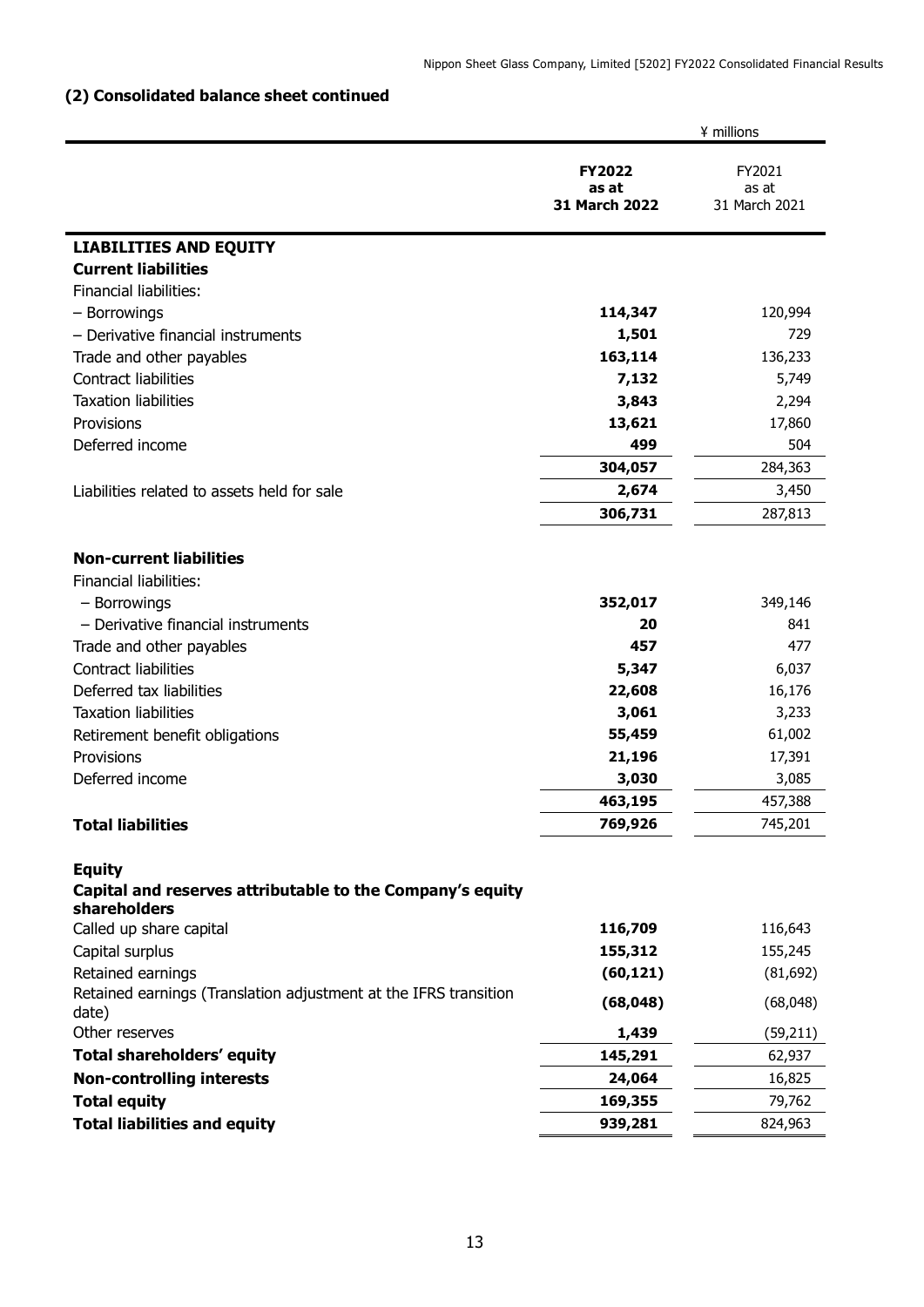## **(3) Consolidated statement of changes in equity**

|                                                       |                  |                    |                      |                                                                                          |                   | ¥ millions                                  |                                  |                        |
|-------------------------------------------------------|------------------|--------------------|----------------------|------------------------------------------------------------------------------------------|-------------------|---------------------------------------------|----------------------------------|------------------------|
| FY2022                                                | Share<br>Capital | Capital<br>surplus | Retained<br>earnings | Retained<br>earnings<br>Translation)<br>adjustment<br>at the IFRS<br>transition<br>date) | Other<br>reserves | <b>Total</b><br>share<br>holders'<br>equity | Non-<br>controlling<br>interests | <b>Total</b><br>equity |
| At 1 April 2021                                       | 116,643          | 155,245            | (81, 692)            | (68, 048)                                                                                | (59, 211)         | 62,937                                      | 16,825                           | 79,762                 |
| Profit for the period                                 |                  |                    | 4,134                |                                                                                          |                   | 4,134                                       | 2,625                            | 6,759                  |
| Other comprehensive<br>income                         |                  |                    | 12,498               |                                                                                          | 60,735            | 73,233                                      | (635)                            | 72,598                 |
| <b>Total Comprehensive</b><br>Income                  |                  |                    | 16,632               |                                                                                          | 60,735            | 77,367                                      | 1,990                            | 79,357                 |
| Hyperinflation<br>adjustment                          |                  |                    | 6,889                |                                                                                          |                   | 6,889                                       | 6,039                            | 12,928                 |
| Transactions with owners                              |                  |                    |                      |                                                                                          |                   |                                             |                                  |                        |
| Dividends paid                                        |                  |                    | (1,950)              |                                                                                          |                   | (1,950)                                     | (790)                            | (2,740)                |
| Share-based<br>compensation with<br>restricted shares | 24               | 25                 |                      |                                                                                          |                   | 49                                          |                                  | 49                     |
| Stock options                                         | 42               | 42                 |                      |                                                                                          | (84)              |                                             |                                  |                        |
| Purchase of treasury<br>stock                         |                  |                    |                      |                                                                                          | (1)               | (1)                                         |                                  | (1)                    |
| At 31 March 2022                                      | 116,709          | 155,312            | (60, 121)            | (68, 048)                                                                                | 1,439             | 145,291                                     | 24,064                           | 169,355                |

**,**

|                                                       |                  |                    |                      |                                                                                          |                   |                                             | ¥ millions                              |                        |
|-------------------------------------------------------|------------------|--------------------|----------------------|------------------------------------------------------------------------------------------|-------------------|---------------------------------------------|-----------------------------------------|------------------------|
| FY2021                                                | Share<br>Capital | Capital<br>surplus | Retained<br>earnings | Retained<br>earnings<br>(Translation<br>adjustment<br>at the IFRS<br>transition<br>date) | Other<br>reserves | <b>Total</b><br>share<br>holders'<br>equity | Non-<br>controlling<br><i>interests</i> | <b>Total</b><br>equity |
| At 1 April 2020                                       | 116,607          | 155,222            | (54, 276)            | (68, 048)                                                                                | (75, 893)         | 73,612                                      | 14,582                                  | 88,194                 |
| Loss for the period                                   |                  |                    | (16,930)             |                                                                                          |                   | (16,930)                                    | 614                                     | (16, 316)              |
| Other comprehensive<br>income                         |                  |                    | (13, 184)            |                                                                                          | 16,703            | 3,519                                       | (2, 498)                                | 1,021                  |
| <b>Total Comprehensive</b><br>Income                  |                  |                    | (30, 114)            |                                                                                          | 16,703            | (13, 411)                                   | (1,884)                                 | (15, 295)              |
| Hyperinflation<br>adjustment                          |                  |                    | 4,399                |                                                                                          |                   | 4,399                                       | 3,476                                   | 7,875                  |
| Transactions with owners                              |                  |                    |                      |                                                                                          |                   |                                             |                                         |                        |
| Dividends paid                                        |                  |                    | (1,650)              |                                                                                          |                   | (1,650)                                     | (392)                                   | (2,042)                |
| Share-based<br>compensation with<br>restricted shares | 26               | 13                 |                      |                                                                                          |                   | 39                                          |                                         | 39                     |
| Stock options                                         | 10               | 10                 | –                    |                                                                                          | (20)              | —                                           |                                         |                        |
| Purchase of treasury<br>stock                         |                  |                    |                      |                                                                                          | (1)               | (1)                                         |                                         | (1)                    |
| Equity transaction with<br>non-controlling interests  |                  |                    | (51)                 |                                                                                          |                   | (51)                                        | 1,043                                   | 992                    |
| At 31 March 2021                                      | 116,643          | 155,245            | (81, 692)            | (68,048)                                                                                 | (59, 211)         | 62,937                                      | 16,825                                  | 79,762                 |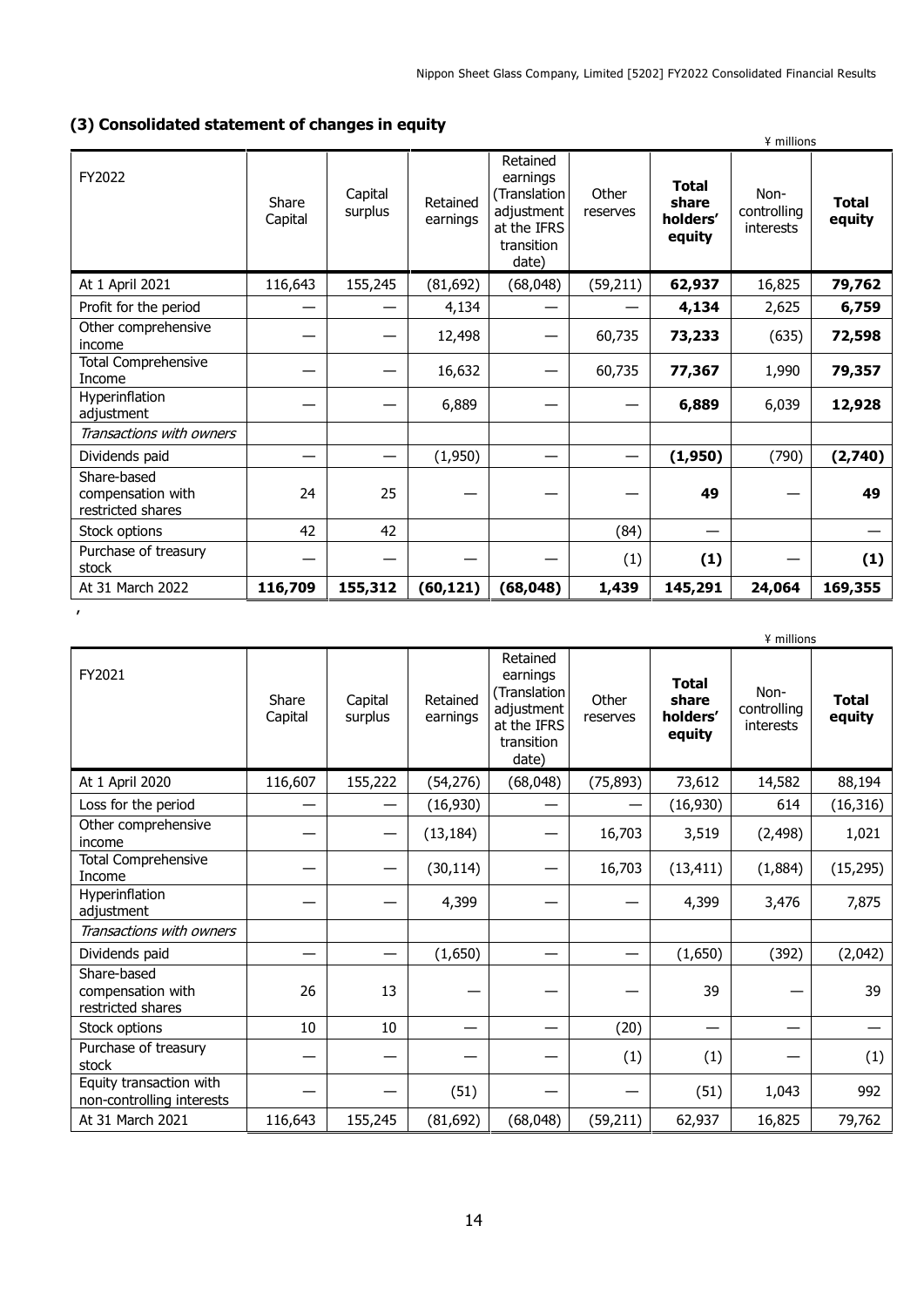## **(4) Consolidated statement of cash flows**

|                                                                                                |             |                                                                     | ¥ millions                                                   |
|------------------------------------------------------------------------------------------------|-------------|---------------------------------------------------------------------|--------------------------------------------------------------|
|                                                                                                | <b>Note</b> | <b>FY2022</b><br>for the period<br>1 April 2021 to<br>31 March 2022 | FY2021<br>for the period<br>1 April 2020 to<br>31 March 2021 |
| <b>Cash flows from operating activities</b>                                                    |             |                                                                     |                                                              |
| Cash generated from operations                                                                 | $(5)-(k)$   | 58,295                                                              | 31,954                                                       |
| Interest paid                                                                                  |             | (12, 589)                                                           | (10,696)                                                     |
| Interest received                                                                              |             | 4,231                                                               | 3,201                                                        |
| Tax paid                                                                                       |             | (4,876)                                                             | (3, 406)                                                     |
| Net cash inflows from operating activities                                                     |             | 45,061                                                              | 21,053                                                       |
| <b>Cash flows from investing activities</b>                                                    |             |                                                                     |                                                              |
| Dividends received from joint ventures and associates                                          |             | 5,682                                                               | 3,400                                                        |
| Purchase of joint ventures and associates                                                      |             |                                                                     | (3, 403)                                                     |
| Proceeds on disposal of joint ventures and associates                                          |             | 1                                                                   | 566                                                          |
| Purchase of subsidiaries, net of cash balances held by<br>subsidiaries upon acquisition        |             |                                                                     | (72)                                                         |
| Proceeds on disposal of subsidiaries, net of cash balances<br>held by subsidiaries on disposal |             | 6,191                                                               | (376)                                                        |
| Purchases of property, plant and equipment                                                     |             | (33,080)                                                            | (39, 201)                                                    |
| Proceeds on disposal of property, plant and equipment                                          |             | 1,354                                                               | 15,952                                                       |
| Purchases of intangible assets                                                                 |             | (1,400)                                                             | (1, 437)                                                     |
| Proceeds on disposal of intangible assets                                                      |             | 6                                                                   | 10                                                           |
| Purchase of assets held at FVOCI                                                               |             | (1,785)                                                             | (1, 122)                                                     |
| Proceeds on disposal of assets held at FVOCI                                                   |             | 2                                                                   | 640                                                          |
| Loans advanced to joint ventures, associates & third parties                                   |             | (4,051)                                                             | (671)                                                        |
| Loans repaid from joint ventures, associates & third parties                                   |             | 4,293                                                               | 125                                                          |
| Net cash outflows from investing activities                                                    |             | (22, 787)                                                           | (25, 589)                                                    |
| <b>Cash flows from financing activities</b>                                                    |             |                                                                     |                                                              |
| Dividends paid to owners of the parent                                                         |             | (1,959)                                                             | (1,653)                                                      |
| Dividends paid to non-controlling interests                                                    |             | (790)                                                               | (392)                                                        |
| Repayment of borrowings                                                                        |             | (119, 962)                                                          | (73, 324)                                                    |
| Proceeds from borrowings                                                                       |             | 101,889                                                             | 87,915                                                       |
| Increase in Treasury stock                                                                     |             | (1)                                                                 | (1)                                                          |
| Capital contribution from non-controlling interests                                            |             |                                                                     | 992                                                          |
| Net cash (out)/inflows from financing activities                                               |             | (20, 823)                                                           | 13,537                                                       |
| Increase/(decrease) in cash and cash equivalents<br>(net of bank overdrafts)                   |             | 1,451                                                               | 9,001                                                        |
| Cash and cash equivalents (net of bank overdrafts) at<br>beginning of period                   | $(5)-(1)$   | 53,500                                                              | 40,512                                                       |
| Effect of foreign exchange rate changes                                                        |             | 3,787                                                               | 2,670                                                        |
| Hyperinflation adjustment                                                                      | $(5)-(n)$   | 1,277                                                               | 1,317                                                        |
| Cash and cash equivalents (net of bank overdrafts) at<br>end of period                         | $(5)-(1)$   | 60,015                                                              | 53,500                                                       |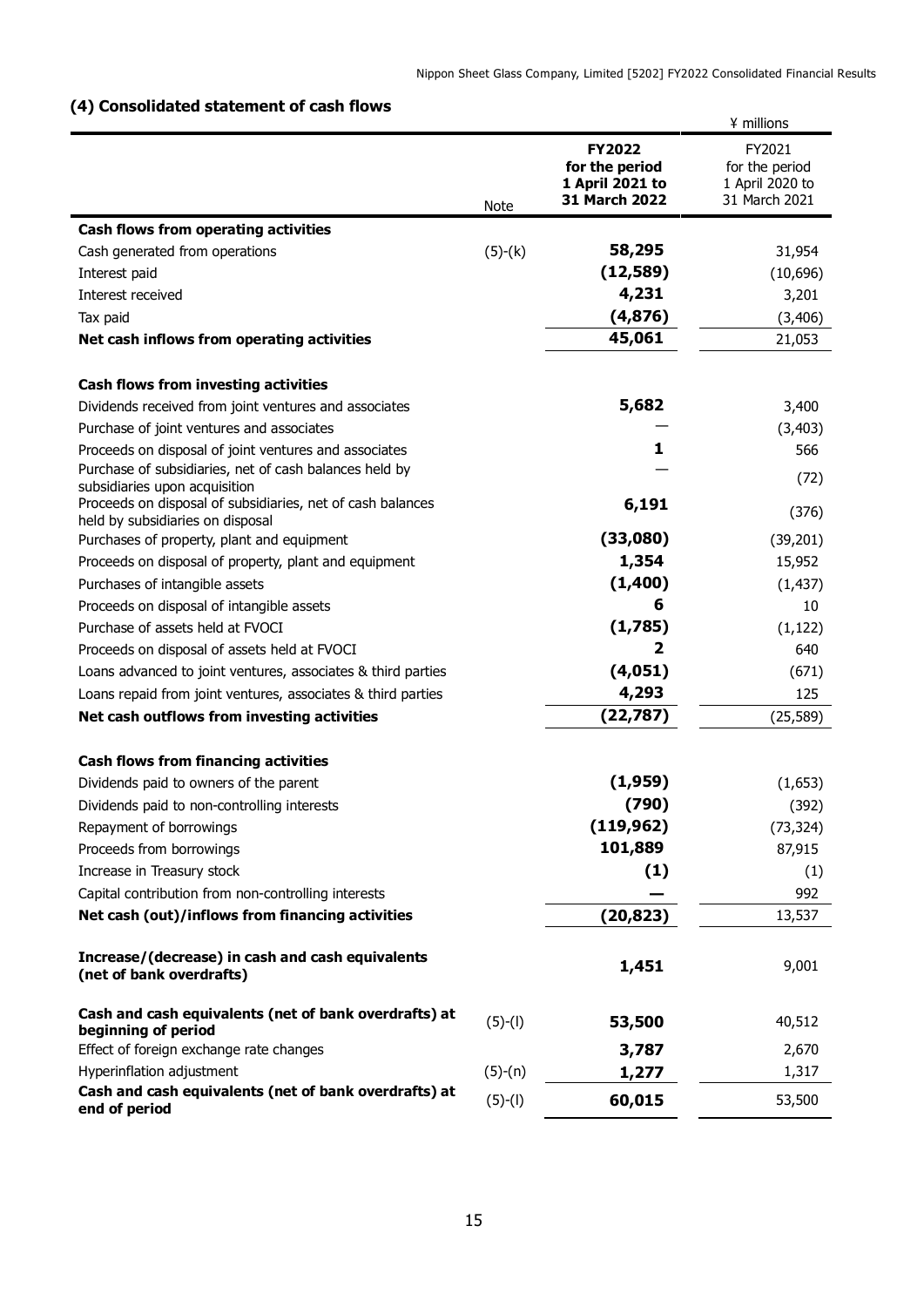### **(5) Notes to the Consolidated Financial Statements**

#### **(a) Notes regarding going concern**

There were no issues or events arising during the period, which negatively affect the ability of the Group to continue as a going concern.

#### **(b) Accounting policies, critical accounting estimates and assumptions**

The principal accounting policies applied to the consolidated financial statements for the year ended 31 March 2022 are the same as the ones applied to the consolidated financial statements for the year ended 31 March 2021 except for the items listed below.

From the financial year to 31 March 2022, the Group has changed its presentation of other gains/(losses) relating to joint ventures and associates accounted for using the equity method. Impairments, and reversals of previous impairments, of financial receivables, deemed to be net investments, and equity in joint ventures and associates are now accounted for separately in the consolidated income statement as impairment of financial receivables owed by joint ventures and associates or as other gains/(losses) on equity method investments as appropriate. In addition, gains or losses on the disposal of any such investments are also accounted for as other gains/(losses) on equity method investments. The Group will present these line items in the consolidated income statement adjacent to its share of the net profit of such investments. The Group believes that this revised approach is more consistent with the presentation of its share of net profits of its joint ventures and associates, enabling a clear presentation of overall gains and loses with respect to its joint ventures and associates and avoiding an inconsistency in accounting treatment, whereby profits and losses of joint ventures or associates are then reversed with an impairment, or gains/losses on disposal, recorded elsewhere within the income statement. During FY2022, the Group recorded an impairment of financial receivables owed by its joint ventures of ¥ 3,374 million and also an impairment of its equity investment in joint ventures and associates of ¥ 3,422 million. The Group has restated the comparative period to 31 March 2021 to reclassify gains of ¥ 555 million on the disposal of joint ventures and associates also as other gains/(losses) on equity method investments. This had originally been recorded as an exceptional gain within operating profit.

Estimates and judgments are continually evaluated and are based on historical experience and other factors, including expectations of future events that are believed to be reasonable under the circumstances.

The Group makes estimates and assumptions concerning the future. The resulting accounting estimates will not usually be equal to the eventual actual results. The estimates, judgements and assumptions that have a significant risk of causing a material adjustment to the carrying amounts of assets and liabilities within the next financial period are discussed below.

In each case, unexpected changes in estimates and assumptions could cause a material change in balance sheet assets and liabilities, particularly in the areas noted below.

When assessing the recoverability of certain balance sheet assets such as goodwill and investments in affiliated entities, the Group makes predictions of future trading conditions over a number of years.

Sales volumes are a key input into expectations of future trading conditions The Group experienced extremely challenging conditions during FY2021 as a result of the COVID-19 pandemic, followed by a steady recovery from the pandemic during FY2022. However, in the Automotive business, FY2022 volumes have been severely impacted by supply-chain issues at vehicle manufacturers, particularly with respect to semi-conductor chips. The Group expects such issues to be gradually resolved during FY2023. Sales prices and input costs are also key factors. The Group has experienced an increase in input costs during FY2022, exacerbated by the invasion of Ukraine by Russia towards the end of the year. The Group protects against volatility of input costs through hedging techniques, although this does not provide complete protection from all cost increases, particularly over the longer term. The Group expects to recover input costs increases through higher selling prices. The extent of this recovery is likely to vary by business and region. This reflects Group's expected ability to raise selling prices, based on legal terms of trading and market forces generally.

The recoverability of long-term investments in joint ventures, including loans receivable, is based on the current and expected future trading environment together with any relevant legal restrictions. The expected future trading environment is assessed using reasonable estimates of possible future trading conditions.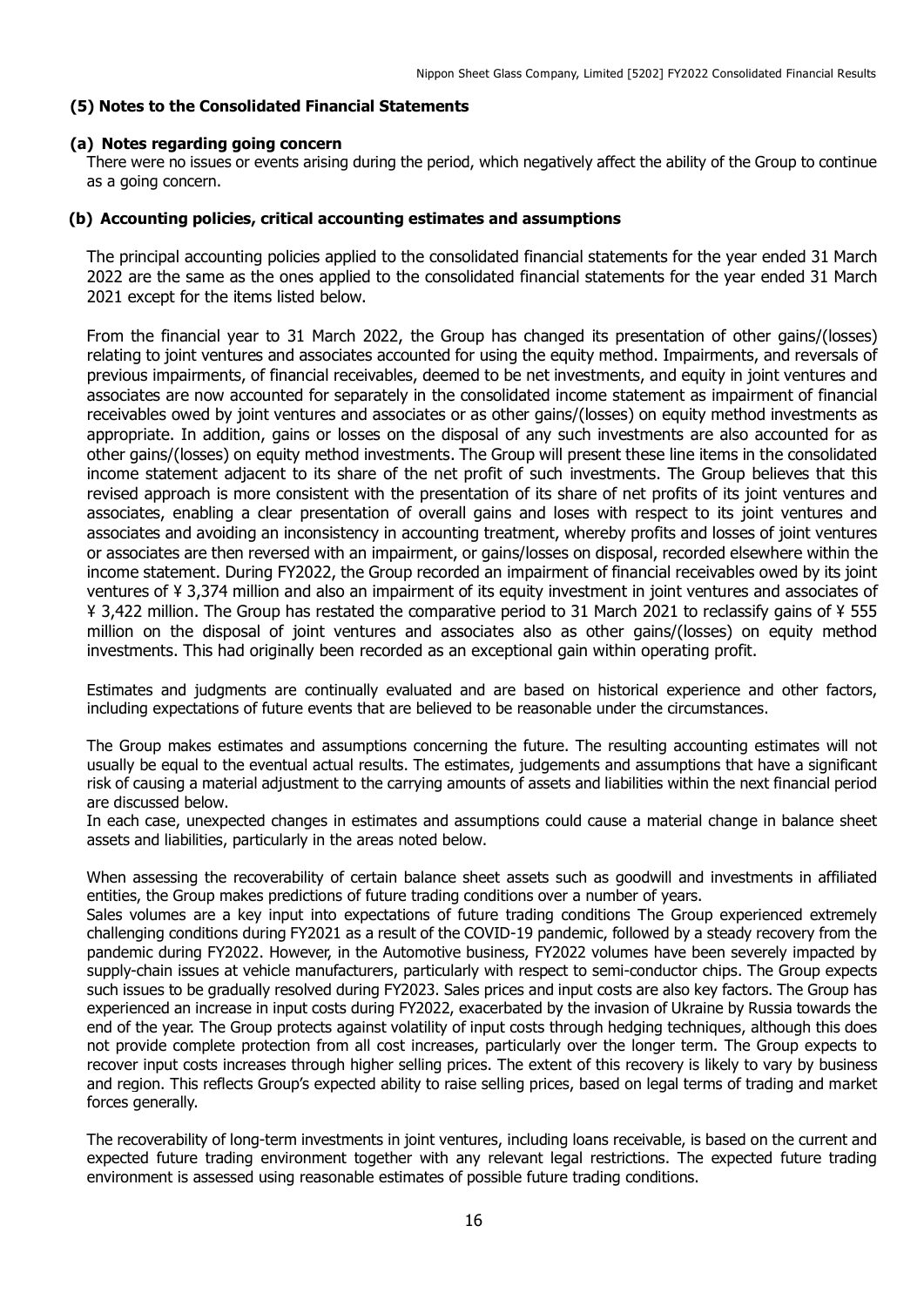#### **(c) Segmental information**

The Group is organized on a worldwide basis into the following principal primary operating segments.

The Architectural segment engages in the manufacturing and sale of flat glass and various interior and exterior glazing products within commercial and residential markets. It also includes glass for the solar energy sector.

The Automotive segment supplies a wide range of automotive glazing for new vehicles and for replacement markets.

The Technical Glass segment comprises a number of discrete businesses, including the manufacture and sale of very thin glass used as cover glass for displays, lenses and light guides for printers, and glass fiber components for engine timing belts.

The Other segment covers corporate costs, certain small businesses not included in the segments covered above, and consolidation adjustments including amortization and impairment costs recorded with respect to goodwill and intangible assets related to the acquisition of Pilkington plc.

External revenue is disaggregated into three categories; Europe, Asia which includes Japan, and Americas which comprises of North and South Americas.

The amortization arising from the acquisition of Pilkington plc was ¥ 1,035 million in 4Q FY2022 (4Q FY2021: ¥1,674 million).

| FY2022<br>For the period 1 April 2021 to<br>31 March 2022                                               | <b>Architectural</b> | <b>Automotive</b> | <b>Technical</b><br><b>Glass</b> | <b>Other</b><br><b>Operations</b> | <b>Total</b> |
|---------------------------------------------------------------------------------------------------------|----------------------|-------------------|----------------------------------|-----------------------------------|--------------|
| <b>Total revenue</b>                                                                                    | 292,243              | 278,835           | 41,901                           | 5,549                             | 618,528      |
| Inter-segmental revenue                                                                                 | (10, 427)            | (2,589)           | (2, 131)                         | (2, 813)                          | (17,960)     |
| External revenue                                                                                        | 281,816              | 276,246           | 39,770                           | 2,736                             | 600,568      |
| Disaggregation of external revenue by                                                                   |                      |                   |                                  |                                   |              |
| geographical regions:                                                                                   |                      |                   |                                  |                                   |              |
| Europe                                                                                                  | 116,038              | 116,683           | 7,908                            | 1,788                             | 242,417      |
| Asia                                                                                                    | 86,241               | 60,405            | 30,553                           | 948                               | 178,147      |
| Americas                                                                                                | 79,537               | 99,158            | 1,309                            |                                   | 180,004      |
| Operating profit/(loss)                                                                                 | 28,130               | (7,908)           | 9,907                            | (10, 149)                         | 19,980       |
| Exceptional items - gains                                                                               | 939                  | 626               | 4,407                            | 55                                | 6,027        |
| Exceptional items - losses                                                                              | (442)                | (775)             | (67)                             | (1,097)                           | (2, 381)     |
| Operating profit after exceptional items                                                                |                      |                   |                                  |                                   | 23,626       |
| Finance costs $-$ net                                                                                   |                      |                   |                                  |                                   | (12, 469)    |
| Impairment of financial receivables                                                                     |                      |                   |                                  |                                   | (3, 374)     |
| owed by joint ventures and associates<br>Share of post-tax profit from joint<br>ventures and associates |                      |                   |                                  |                                   | 7,498        |
| Other gains/(losses) on investments in<br>joint ventures & associates                                   |                      |                   |                                  |                                   | (3, 422)     |
| Profit before taxation                                                                                  |                      |                   |                                  |                                   | 11,859       |
| Taxation                                                                                                |                      |                   |                                  |                                   | (5, 100)     |
| Profit for the period from<br>continuing operations                                                     |                      |                   |                                  |                                   | 6,759        |

The segmental results for the financial period to 31 March 2022 were as follows: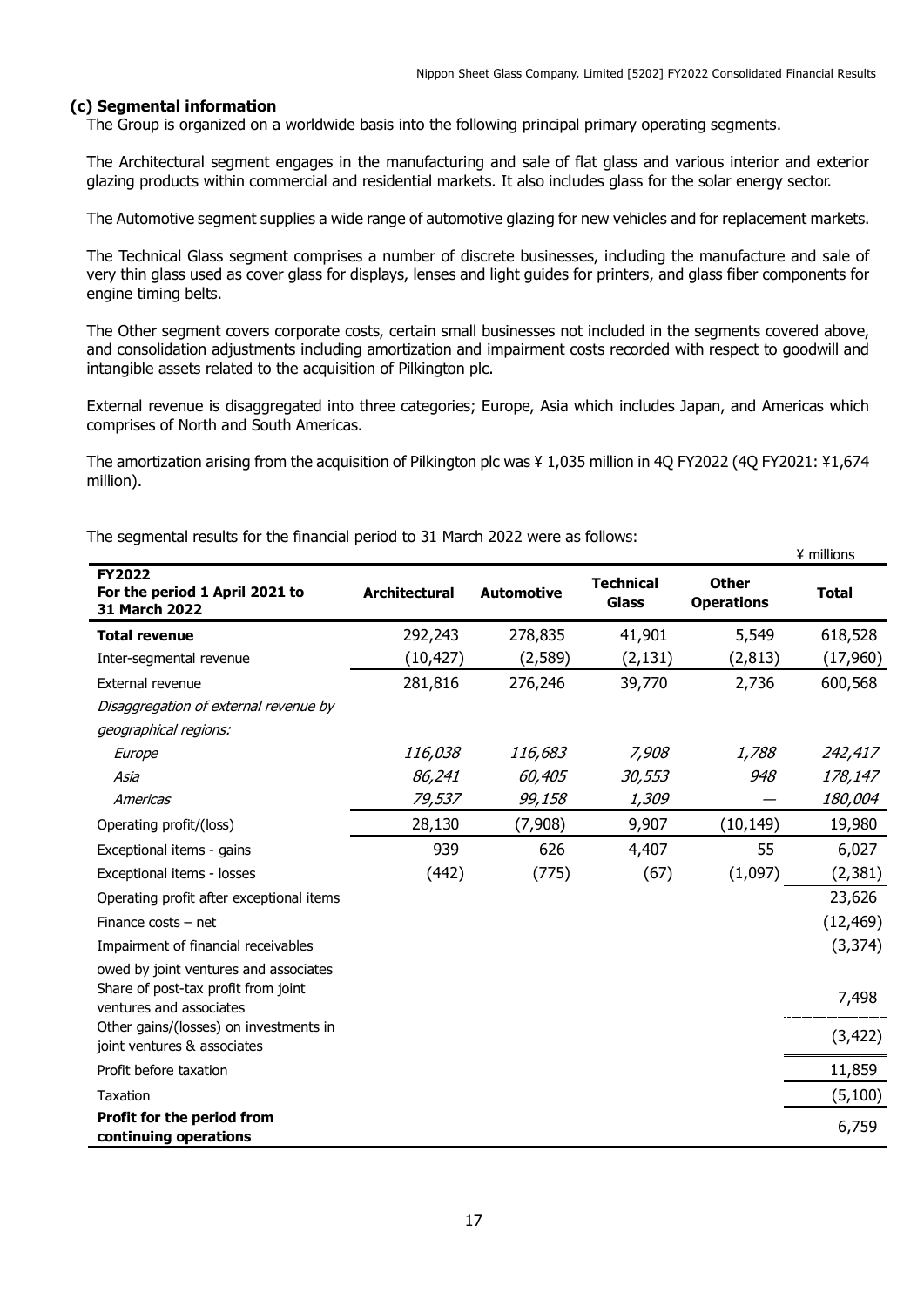## **(c) Segmental information continued**

|                                                                             |                      |                   |                                  |                                   | ¥ millions   |
|-----------------------------------------------------------------------------|----------------------|-------------------|----------------------------------|-----------------------------------|--------------|
| <b>FY2021</b><br>For the period 1 April 2020 to<br>31 March 2021 (restated) | <b>Architectural</b> | <b>Automotive</b> | <b>Technical</b><br><b>Glass</b> | <b>Other</b><br><b>Operations</b> | <b>Total</b> |
| <b>Total revenue</b>                                                        | 226,383              | 246,508           | 39,604                           | 4,515                             | 517,010      |
| Inter-segmental revenue                                                     | (10, 882)            | (1, 324)          | (2,786)                          | (2,794)                           | (17, 786)    |
| External revenue                                                            | 215,501              | 245,184           | 36,818                           | 1,721                             | 499,224      |
| Disaggregation of external revenue by<br>geographical regions:              |                      |                   |                                  |                                   |              |
| Europe                                                                      | 85,167               | 103,587           | 6,428                            | 941                               | 196,123      |
| Asia                                                                        | 77,203               | 60,641            | 29,309                           | <i>780</i>                        | 167,933      |
| Americas                                                                    | 53,131               | 80,956            | 1,081                            |                                   | 135,168      |
| Operating profit/(loss)                                                     | 15,670               | 1,802             | 6,707                            | (11, 112)                         | 13,067       |
| Exceptional items - gains                                                   | 1,342                | 4,578             | 953                              | 7,404                             | 14,277       |
| Exceptional items - losses                                                  | (12, 397)            | (19, 319)         | (628)                            | (3,884)                           | (36, 228)    |
| Operating loss after exceptional items                                      |                      |                   |                                  |                                   | (8,884)      |
| Finance costs $-$ net                                                       |                      |                   |                                  |                                   | (11,036)     |
| Share of post-tax profit from joint<br>ventures and associates              |                      |                   |                                  |                                   | 2,194        |
| Other gains/(losses) on investments in<br>joint ventures & associates       |                      |                   |                                  |                                   | 555          |
| Loss before taxation                                                        |                      |                   |                                  |                                   | (17, 171)    |
| <b>Taxation</b>                                                             |                      |                   |                                  |                                   | 855          |
| Loss for the period from<br>continuing operations                           |                      |                   |                                  |                                   | (16, 316)    |

The segmental assets at 31 March 2022 and capital expenditure for the period ended 31 March 2022 were as follows:

|                                                |                      |                   |                           |                                   | ¥ millions   |
|------------------------------------------------|----------------------|-------------------|---------------------------|-----------------------------------|--------------|
|                                                | <b>Architectural</b> | <b>Automotive</b> | <b>Technical</b><br>Glass | <b>Other</b><br><b>Operations</b> | <b>Total</b> |
| Net trading assets                             | 157,030              | 164,299           | 28,555                    | 3,708                             | 353,592      |
| Capital expenditure<br>(including intangibles) | 12,954               | 13,617            | 1,238                     | 820                               | 28,629       |

The segmental assets at 31 March 2021 and capital expenditure for the period ended 31 March 2021 were as follows:  $\ddot{x}$  millions

|                                                |                      |                   |                           |                                   | ¥ millions   |
|------------------------------------------------|----------------------|-------------------|---------------------------|-----------------------------------|--------------|
|                                                | <b>Architectural</b> | <b>Automotive</b> | <b>Technical</b><br>Glass | <b>Other</b><br><b>Operations</b> | <b>Total</b> |
| Net trading assets                             | 154,110              | 155,740           | 27,710                    | 3,512                             | 341,072      |
| Capital expenditure<br>(including intangibles) | 27,028               | 14,653            | 979                       | 687                               | 43,347       |

Net trading assets consist of property, plant and equipment, investment property, intangible assets excluding those arising from a business combination, inventories, trade and other receivables and trade and other payables, contract assets and liabilities.

Capital expenditure comprises additions to property, plant and equipment (owned) and intangible assets.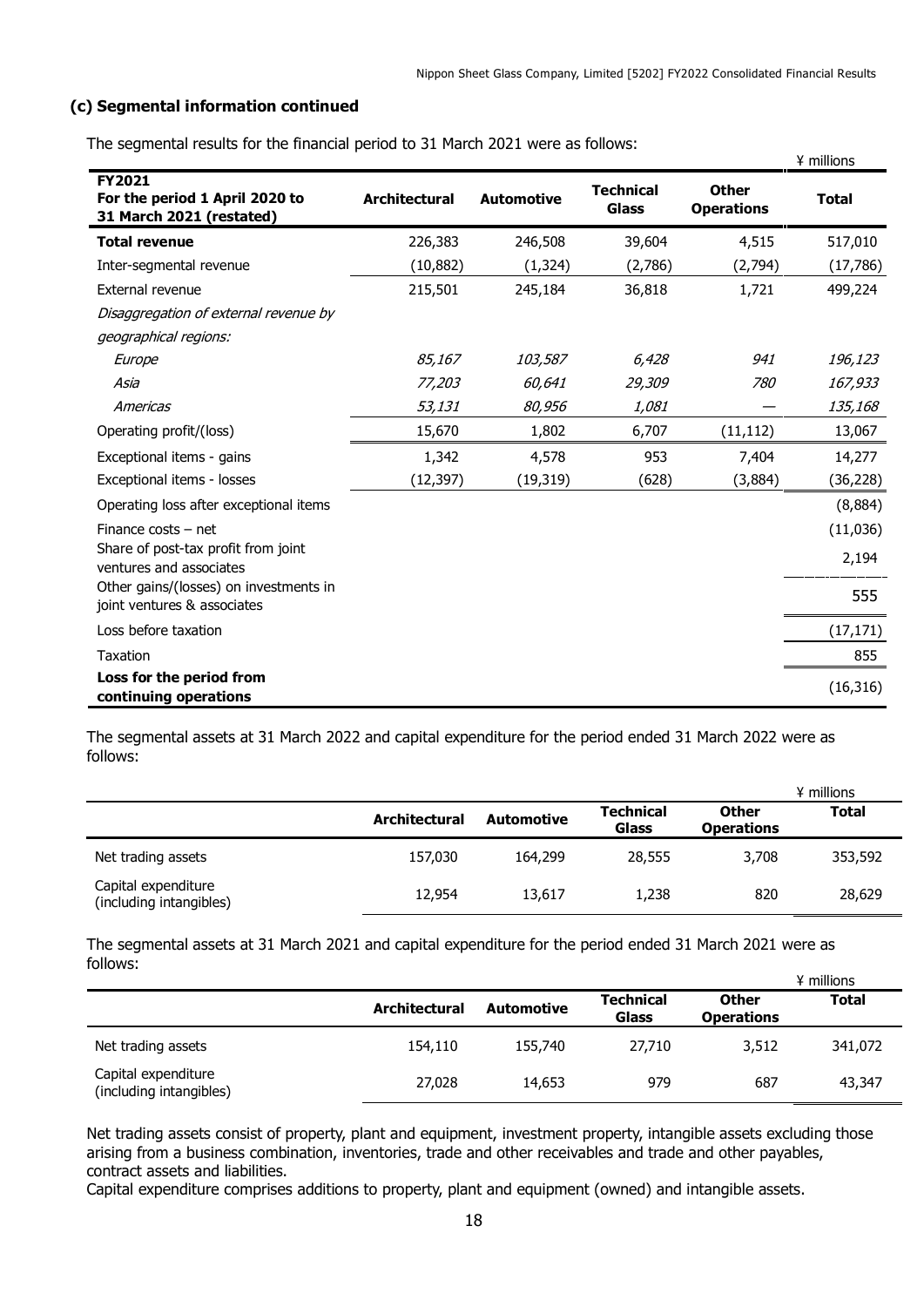### **(d) Exceptional items**

|                                                                  |                                                                            | ¥ millions                                                                 |
|------------------------------------------------------------------|----------------------------------------------------------------------------|----------------------------------------------------------------------------|
|                                                                  | <b>FY2022</b><br>for the period<br>1 April 2021 to<br><b>31 March 2022</b> | FY2021<br>for the period<br>1 April 2020 to<br>31 March 2021<br>(restated) |
| <b>Exceptional items - gains:</b>                                |                                                                            |                                                                            |
| Gain on disposal of Battery Separator business (a)               | 4,405                                                                      |                                                                            |
| Reversal of previous impairments (b)                             | 767                                                                        | 754                                                                        |
| Reversal of surplus provisions (c)                               | 424                                                                        |                                                                            |
| COVID-19 government support (d)                                  | 400                                                                        | 2,640                                                                      |
| Gain on disposal of property, plant and equipment (e)            |                                                                            | 7,063                                                                      |
| Settlement of litigation matters (f)                             |                                                                            | 3,424                                                                      |
| Gain on disposal of subsidiaries (g)                             |                                                                            | 142                                                                        |
| Others                                                           | 31                                                                         | 254                                                                        |
|                                                                  | 6,027                                                                      | 14,277                                                                     |
| <b>Exceptional items - losses:</b>                               |                                                                            |                                                                            |
| Restructuring costs, including employee termination payments (c) | (660)                                                                      | (14,709)                                                                   |
| Impairment of non-current assets (h)                             | (630)                                                                      | (1, 947)                                                                   |
| Settlement of litigation matters (f)                             | (617)                                                                      | (425)                                                                      |
| Suspension and other costs caused by COVID-19 (i)                |                                                                            | (18,700)                                                                   |
| Retirement benefit obligations - past service cost (j)           |                                                                            | (217)                                                                      |
| Impairment of intangible assets (k)                              |                                                                            | (97)                                                                       |
| Suspension of facilities (I)                                     |                                                                            | (94)                                                                       |
| Others                                                           | (474)                                                                      | (39)                                                                       |
|                                                                  | (2, 381)                                                                   | (36, 228)                                                                  |
|                                                                  | 3,646                                                                      | (21, 951)                                                                  |

- (a) The Group has recognized an exceptional gain as a consequence of the disposal of its Battery Separator business during the second quarter of the year. On 10 May 2021, the Group and ENTEK Technology Holdings LLC (Head Office in Lebanon, Oregon, USA; "ENTEK") concluded a share transfer contract with the Group agreeing to sell its Battery Separator business to a new wholly-owned subsidiary of ENTEK that was to be established in Japan. Subsequently, the Group has completed the transfer of this business on 1 September 2021.
- (b) Reversal of previous impairments mainly relate to property, plant, and equipment assets in Architectural Asia

In the prior year, the reversal of impairment of non-current assets was also related to assets in the Architectural business in Asia.

(c) The reversal of the surplus provisions in the current year is related to restructuring provisions established in the previous year. Restructuring costs principally include the cost of compensating redundant employees for the termination of their contracts of employment.

The previous year costs mainly related to the Group's business transformation initiative aimed at achieving a transformation in the Group's cost base, including a significant improvement in fixed overhead costs and also improved operational efficiency.

(d) In both the current and previous year, the Group has received financial support from various governments to assist with the costs of maintaining its facilities and workforce during the COVID-19 pandemic. Such support has been recognized as an exceptional gain.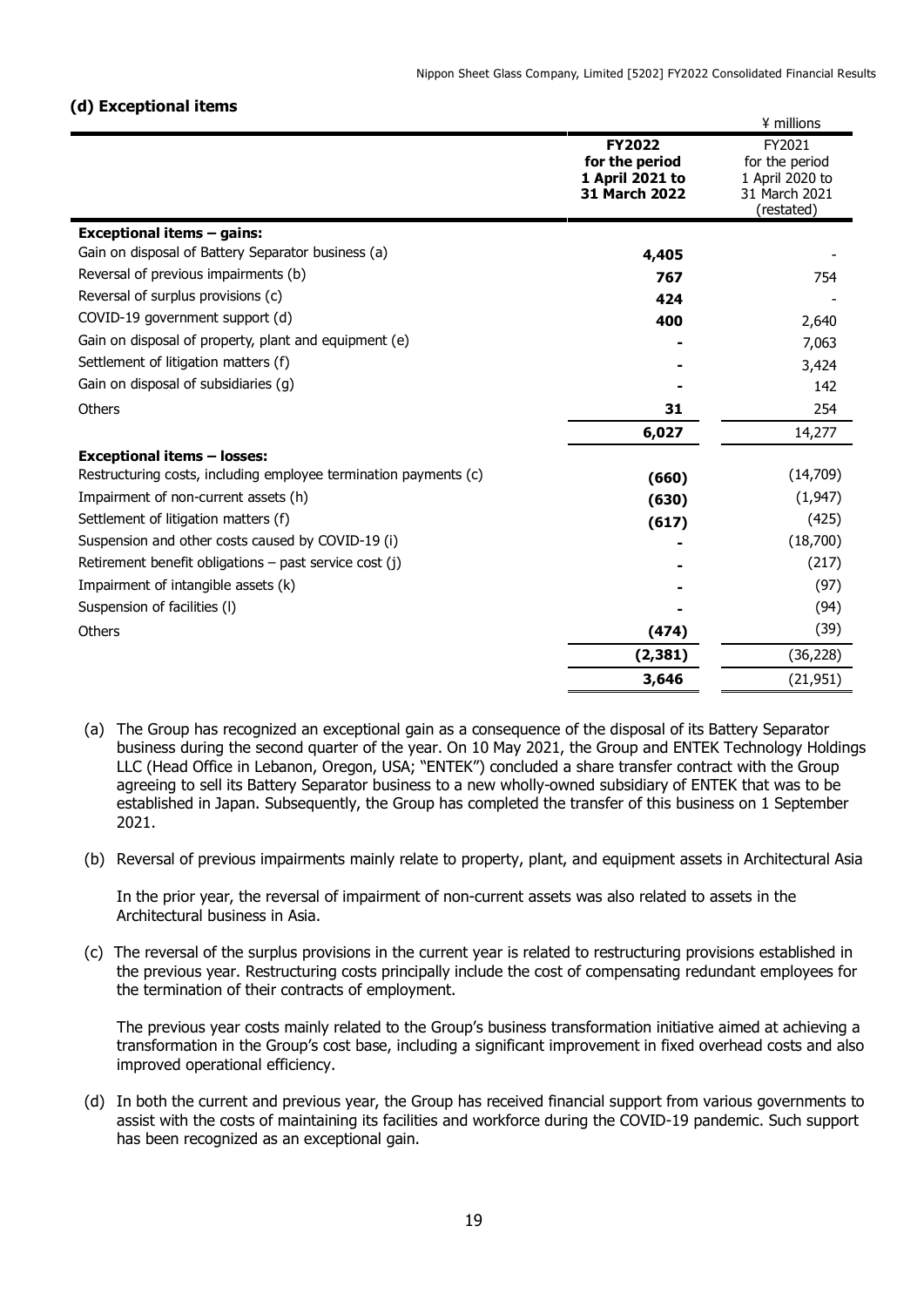- (e) The previous year gain on disposal of property, plant and equipment related to the sale of assets in Japan as announced on 30 March 2021.
- (f) The previous year gain, included within exceptional items gains, on the settlement of litigation matters related to the conclusion of a legal challenge regarding the calculation of sales-based taxes borne by the Group in Brazil in previous years.

In both the current and prior year, the settlement of litigation matters, included within exceptional items – losses, relates to legal claims arising as a result of transactions that were previously recorded as exceptional items.

- (g) The previous year gain on disposal of subsidiaries related to subsidiaries in Japan.
- (h) The impairment of non-current assets relates mainly to assets expected to be disposed within the following financial year and included on the Group's balance sheet as Assets Held for Sale.

The prior year impairment of non-current assets related to Architectural and Automotive assets in South East Asia and Europe

- (i) During the previous year the Group recorded the direct costs and also unrecovered operating costs arising from the COVID-19 pandemic as exceptional items. Such costs include payments to employees not engaged in productive activities due to the COVID-19 pandemic, costs of maintaining idle facilities, and direct costs such as the deep cleaning of facilities to promote a safe operating environment.
- (j) The previous year past service cost on retirement benefit obligations related to a court ruling in the U.K. regarding Guaranteed Minimum Pensions (GMP's) as applied to former members of the Group's UK pension scheme who have transferred their pension entitlement out of the scheme. GMP's represent an element of the Group's pension liability which was designed to substitute for pension benefits that would otherwise have been provided by the state, with the state-provided pension benefits being unequal between men and women resulting in inequality of the scheme-provided benefit.
- (k) The previous year impairment of intangible assets related to the impairment of intangible assets in Europe.
- (l) The previous year suspension of facilities related mainly to the repair of facilities in Architectural Japan following a Typhoon.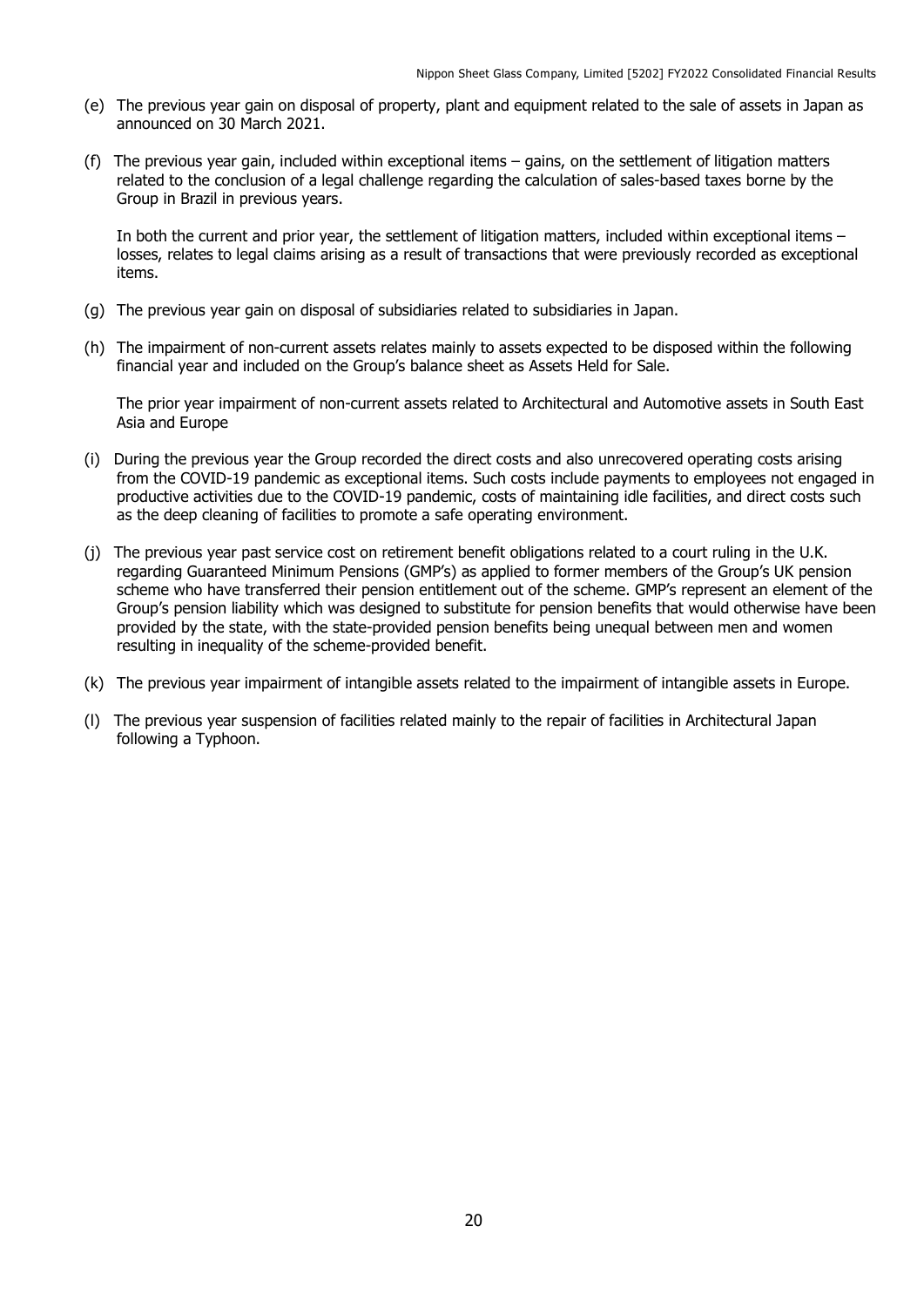## **(e) Finance income and expenses**

|                                                                          |           |                                                                     | ¥ millions                                                   |
|--------------------------------------------------------------------------|-----------|---------------------------------------------------------------------|--------------------------------------------------------------|
|                                                                          |           | <b>FY2022</b><br>for the period<br>1 April 2021 to<br>31 March 2022 | FY2021<br>for the period<br>1 April 2020 to<br>31 March 2021 |
| <b>Finance income</b>                                                    |           |                                                                     |                                                              |
| Interest income                                                          |           | 1,461                                                               | 1,566                                                        |
| Foreign exchange transaction gains                                       |           | 39                                                                  | 24                                                           |
| Gain on net monetary position                                            | $(5)-(n)$ | 617                                                                 | 454                                                          |
|                                                                          |           | 2,117                                                               | 2,044                                                        |
| <b>Finance expenses</b>                                                  |           |                                                                     |                                                              |
| Interest expense:                                                        |           |                                                                     |                                                              |
| - bank and other borrowings                                              |           | (12, 926)                                                           | (11,766)                                                     |
| Dividend on non-equity preference shares due to minority<br>shareholders |           | (258)                                                               | (247)                                                        |
| Foreign exchange transaction losses                                      |           | (71)                                                                | (461)                                                        |
| Other interest and similar charges                                       |           | (1,083)                                                             | (540)                                                        |
|                                                                          |           | (14, 338)                                                           | (13, 014)                                                    |
| Unwinding discounts on provisions                                        |           | (180)                                                               | (177)                                                        |
| Retirement benefit obligations                                           |           |                                                                     |                                                              |
| - net finance charge                                                     | $(5)-(m)$ | (68)                                                                | 111                                                          |
|                                                                          |           | (14, 586)                                                           | (13,080)                                                     |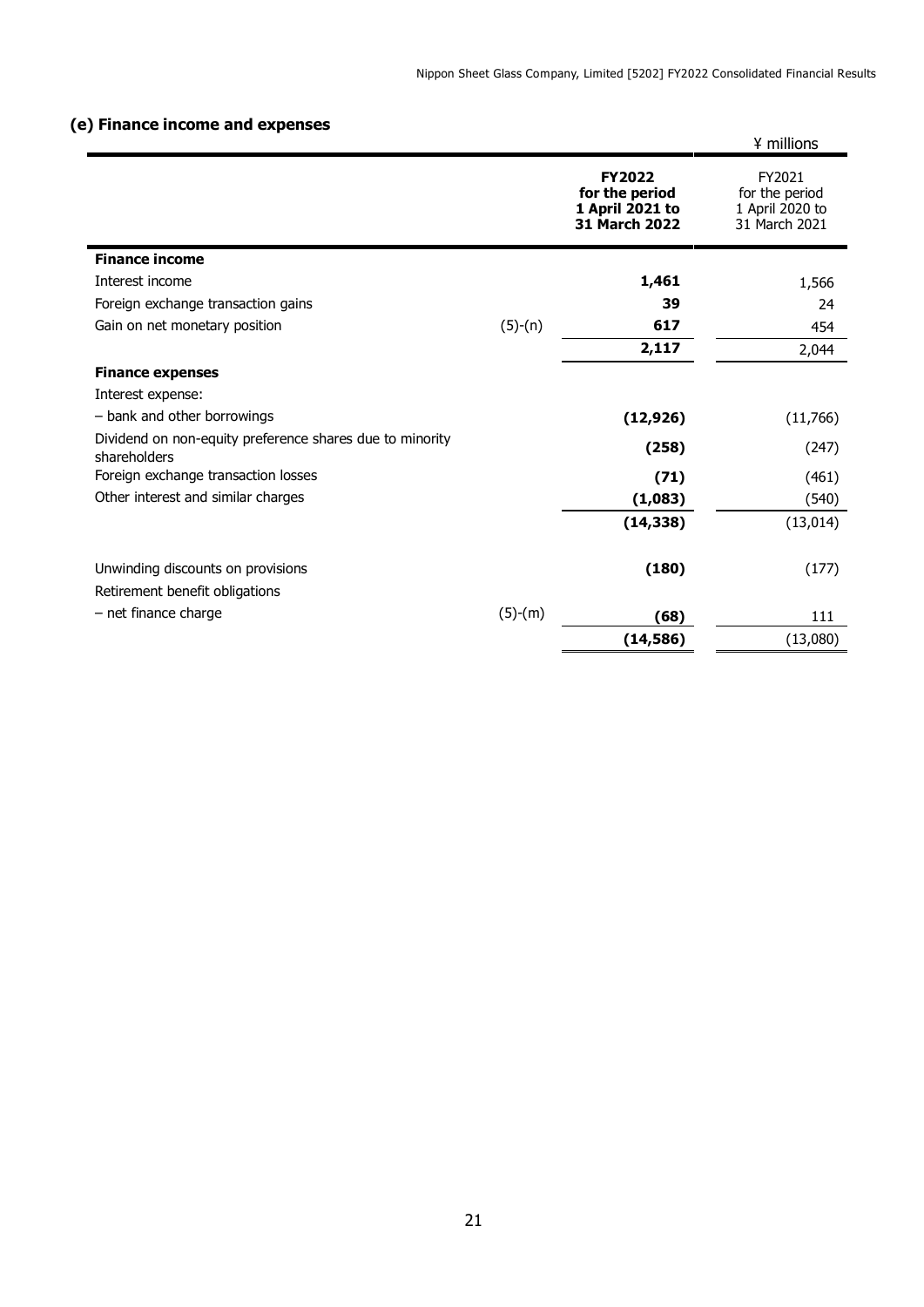## **(f)Taxation**

|                                        |                                                                     | ¥ millions                                                   |
|----------------------------------------|---------------------------------------------------------------------|--------------------------------------------------------------|
|                                        | <b>FY2022</b><br>for the period<br>1 April 2021 to<br>31 March 2022 | FY2021<br>for the period<br>1 April 2020 to<br>31 March 2021 |
| <b>Current tax</b>                     |                                                                     |                                                              |
| Charge for the period                  | (4,887)                                                             | (4,363)                                                      |
| Adjustment in respect of prior periods | 315                                                                 | (204)                                                        |
|                                        | (4,572)                                                             | (4, 567)                                                     |
| <b>Deferred tax</b>                    |                                                                     |                                                              |
| Credit/(charge) for the period         | 1,102                                                               | 5,138                                                        |
| Adjustment in respect of prior periods | (183)                                                               | 306                                                          |
| Adjustment in respect of rate changes  | (1, 447)                                                            | (22)                                                         |
|                                        | (528)                                                               | 5,422                                                        |
| <b>Taxation charge for the period</b>  | (5, 100)                                                            | 855                                                          |

The Group has a tax charge for the financial year to 31 March 2022 which results in a effective rate of tax of 116.9 per cent on a profit before taxation for the period, after excluding the Group's share of net profits of joint ventures and associates (31 March 2021 a tax charge of 4.4 per cent on a loss for the period).

On 24 May 2021 the U.K government substantially enacted an increase in the headline rate of U.K. corporation tax from 19 per cent to 25 percent with effect from 1 April 2023. The effect of this tax rate change is to increase deferred tax assets by ¥ 954 million and to increase deferred tax liabilities by ¥ 2,382 million. The net effect of this change is an increase in the Group's tax charge of ¥ 1,428 million, reflected within "Deferred tax – Adjustment in respect of rate changes" in the table above.

The deferred tax credit for the period includes the recognition of deferred tax assets of ¥1,697 million, considered to be recoverable based on the expected timing of reversal of corresponding deferred taxation liabilities recognized with respect to transactions recorded in the consolidated statement of comprehensive income. The corresponding deferred taxation liabilities relate to derivative financial assets for which hedge accounting is applied. The deferred tax credit relates to previously unrecognized deferred tax assets, now expected to be utilized on the unwind of the recognized derivative assets.

Excluding the two non-recurring items above, the Group's tax charge on the profit before taxation, excluding the Group's share of net results of joint ventures and associates, would be a rate of 123.1 per cent.

The tax charge for the year is calculated as the sum of the total current and deferred tax charge or credit arising in each territory in which the Group operates.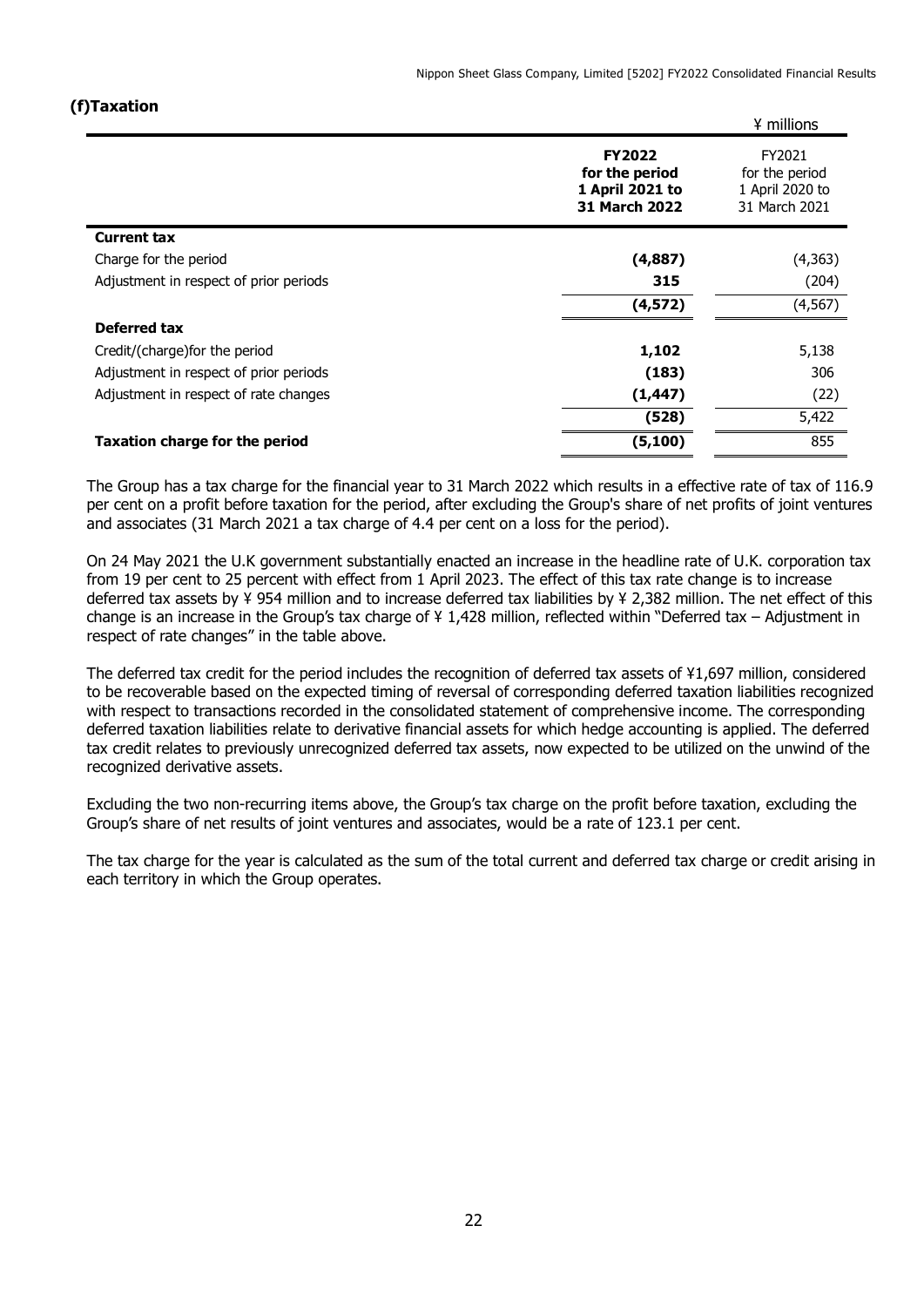## **(g) Earnings per share**

### **(i) Basic**

Basic earnings per share is calculated by dividing the profit attributable to owners of the parent, after deducting dividends paid to holders of Class A shares, by the weighted average number of ordinary shares in issue during the year. The dividends related to Class A shares are calculated by the dividend rate defined in the terms and conditions of the shares. The weighted average number of ordinary shares excludes ordinary shares purchased by the company and held as treasury shares, and restricted shares which have not been satisfied the conditions to lift the restriction.

|                                                          | <b>Period ended</b><br><b>31 March 2022</b> | Period ended<br>31 March 2021 |
|----------------------------------------------------------|---------------------------------------------|-------------------------------|
|                                                          | ¥ millions                                  | ¥ millions                    |
| Profit/(loss) attributable to owners of the parent       | 4,134                                       | (16,930)                      |
| Adjustment for;                                          |                                             |                               |
| - Dividends on Class A shares                            | (1,950)                                     | (1,950)                       |
| Profit/(loss) used to determine basic earnings per share | 2,184                                       | (18,880)                      |
|                                                          | Thousands                                   | Thousands                     |
| Weighted average number to ordinary shares in issue      | 90,726                                      | 90,631                        |
|                                                          | ¥                                           |                               |
| <b>Basic earnings per share</b>                          | 24.07                                       | (208.32)                      |

### **(ii) Diluted**

Diluted earnings per share is calculated by adjusting the weighted average number of ordinary shares outstanding to assume conversion of all dilutive potential ordinary shares, following the exercise of share options and exercise of put options, attached to Class A shares, for which the consideration is common shares. Also Restricted shares which have not met the condition to lift the restriction are treated as dilutive potential ordinary shares. As for share options, a calculation is performed to determine the number of shares that could have been acquired at fair value (determined as the average annual market share price of the Company's shares) based on the monetary value of the subscription rights attached to the outstanding share options. The number of shares calculated as above is deducted from the number of shares that would have been issued assuming the exercise of the share options. Restricted shares are treated as dilutive potential ordinary shares until the conditions for lifting the restrictions are met. As for Class A shares, a calculation is performed to determine the number of shares that would have been issued, assuming a conversion to common shares that is most advantageous for holders of the class shares. Conversion of Class A shares to common shares is reflected in the diluted earnings per share, using the factor applied to the case where the put options are exercised from 1 July 2022 onward, if the conversion has dilutive effect.

|                                                                           | <b>Period ended</b>  | Period ended  |
|---------------------------------------------------------------------------|----------------------|---------------|
|                                                                           | <b>31 March 2022</b> | 31 March 2021 |
|                                                                           | ¥ millions           | ¥ millions    |
| Profit/(loss) attributable to owners of the parent                        | 4,134                | (16,930)      |
| Adjustment for;                                                           |                      |               |
| - Dividends on Class A shares                                             | (1,950)              | (1,950)       |
| Profit/(loss) used to determine basic earnings per share                  | 2,184                | (18,880)      |
|                                                                           | Thousands            | Thousands     |
| Weighted average number to ordinary shares in issue                       | 90,726               | 90,631        |
| Adjustment for:                                                           |                      |               |
| - Share options                                                           | 541                  |               |
| $-$ Class A shares                                                        |                      |               |
| - Restricted shares                                                       | 23                   |               |
| Weighted average number of ordinary shares for diluted earnings per share | 91,290               | 90,631        |
|                                                                           | ¥                    | ¥             |
| Diluted earnings per share                                                | 23.92                | (208.32)      |

As at 31 March 2022, there are 50,679 thousand shares of Class A shares that are anti-dilutive, which are not included in the calculation of diluted earnings per share. Diluted earnings per share for the prior period do not include stock options, restricted shares, and Class A shares due to the anti-dilutive effect caused by the loss during the period.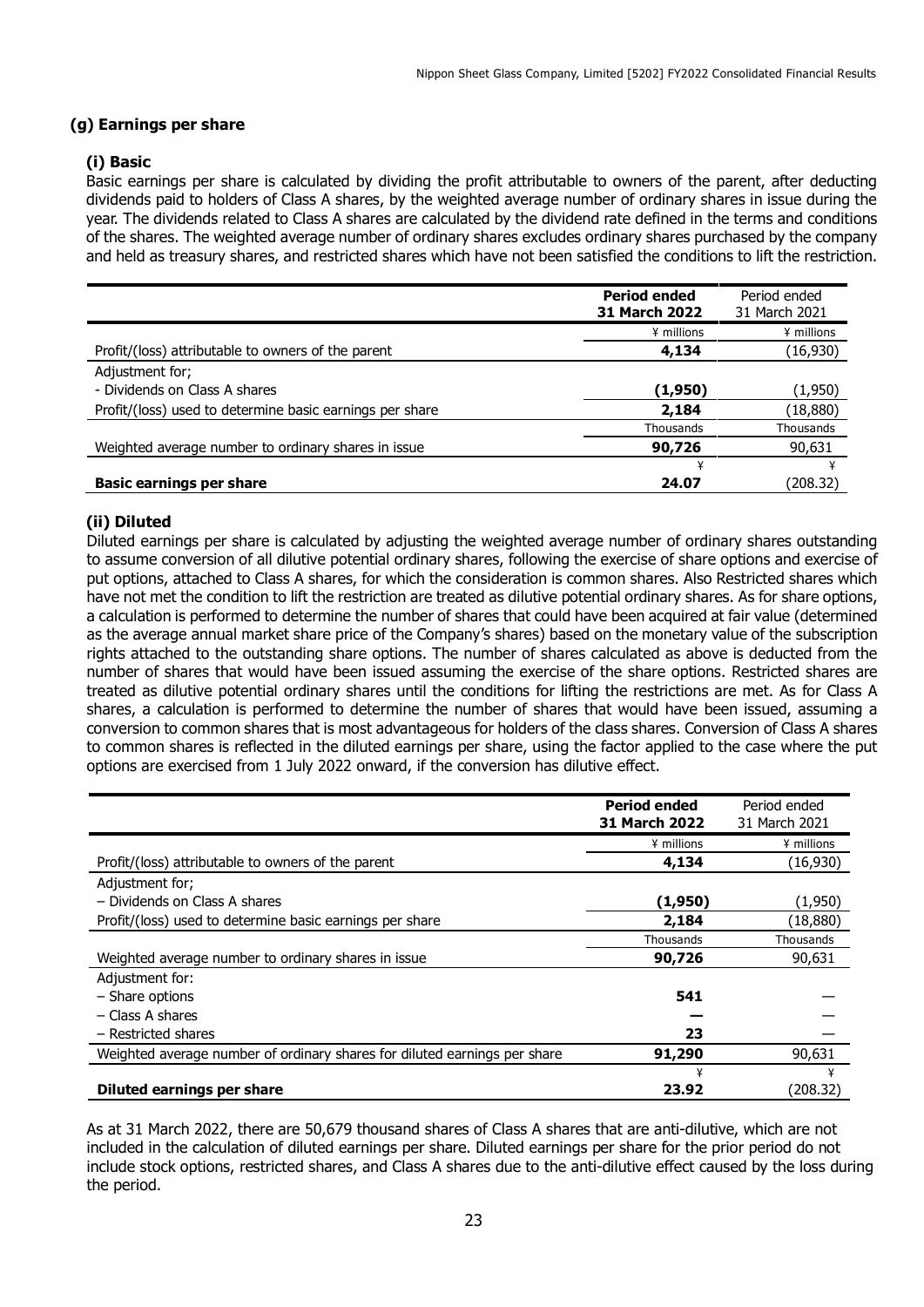#### **(h) Cash Flow Hedges – fair value gains**

Revaluation gains on cash flow hedges comprise unrealized gains on derivative contracts that have not matured at the balance sheet date. The unrealized gain recognized during the period relates mainly to forward contracts for the purchase of energy. Unrealized gains posted in the Statement of Comprehensive Income totaled ¥ 33,145 million, comprising a gross movement of ¥ 40,029 million and deferred taxation of ¥ 6,884 million.

#### **(i) Dividends paid and proposed (i) Dividends on ordinary shares**

|                                                                      | <b>Year ended</b>    | Year ended    |
|----------------------------------------------------------------------|----------------------|---------------|
|                                                                      |                      |               |
|                                                                      | 31 March 2022        | 31 March 2021 |
| Declared and paid during the period:                                 |                      |               |
| Final dividend for the previous year                                 |                      |               |
| Dividend total (¥ millions)                                          |                      |               |
| Dividend per share (¥)                                               |                      |               |
| (ii) Dividends on Class A shares                                     |                      |               |
|                                                                      | <b>Year ended</b>    | Year ended    |
|                                                                      | <b>31 March 2022</b> | 31 March 2021 |
| Declared and paid during the period:                                 |                      |               |
| Final dividend for the previous year                                 |                      |               |
| Dividend total (¥ millions)                                          | 1,950                | 1,650         |
| Dividend per share (¥)                                               | 65,000.00            | 55,000.00     |
| Declared after the end of the reporting period and not recognized as |                      |               |
| a liability:                                                         |                      |               |
| Final dividend for the previous year                                 |                      |               |
| Dividend total (¥ millions)                                          | 1,950                | 1,950         |
| Dividend per share (¥)                                               | 65,000.00            | 65,000.00     |

## **(j) Exchange rates**

The principal exchange rates used for the translation of foreign currencies were as follows:

|                         | <b>FY2022</b><br><b>31 March 2022</b> |                | FY2021<br>31 March 2021 |            |
|-------------------------|---------------------------------------|----------------|-------------------------|------------|
|                         | Average                               | <b>Closing</b> | Average                 | Closing    |
| <b>GBP</b><br>US dollar | 153<br>112                            | 160<br>122     | 139<br>106              | 152<br>111 |
| Euro                    | 130                                   | 136            | 124                     | 130        |
| Argentine peso          |                                       | 1.10           |                         | 1.20       |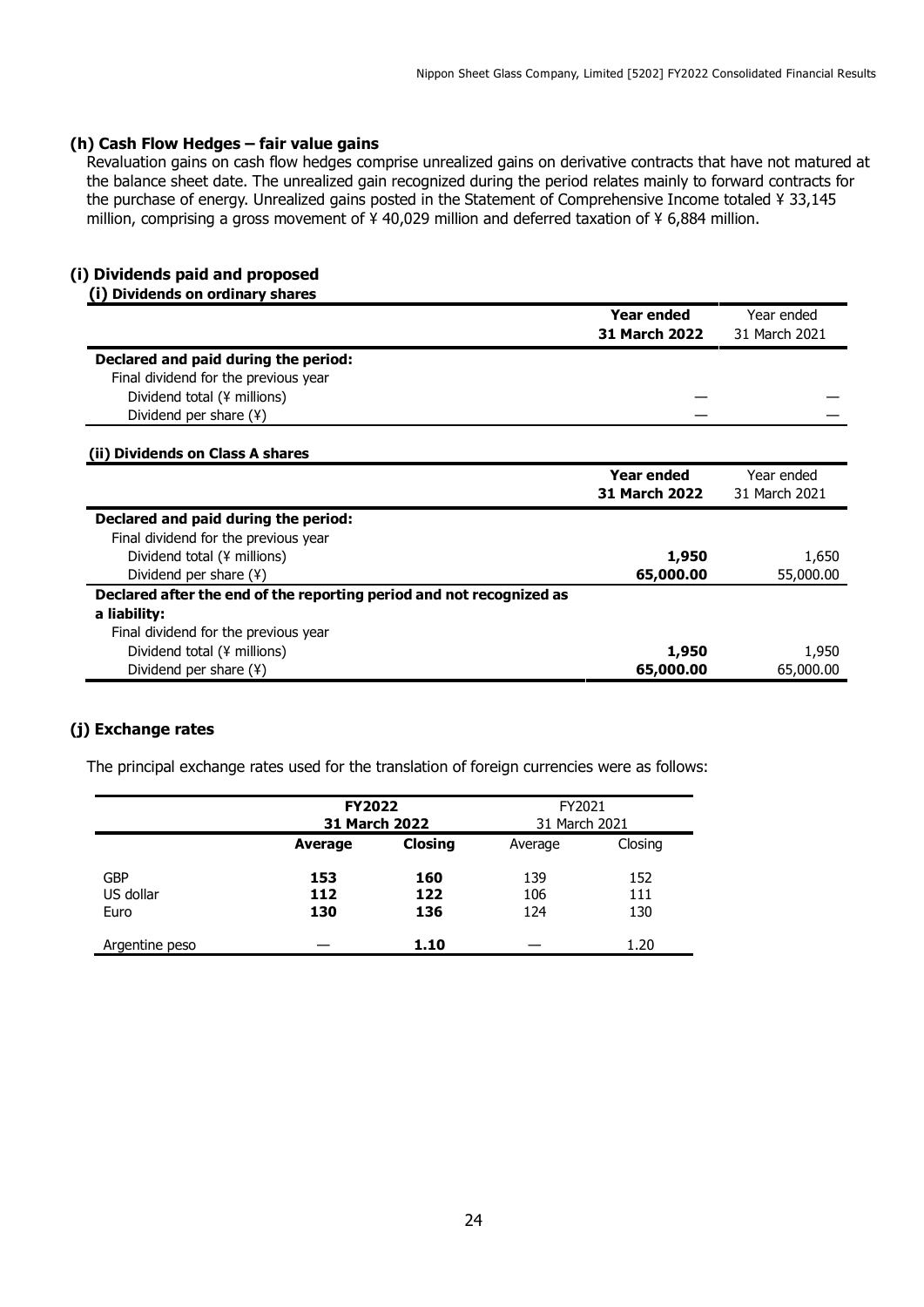## **(k) Cash flows generated from operations**

|                                                                                             |             |                                                                     | ¥ millions                                                                 |
|---------------------------------------------------------------------------------------------|-------------|---------------------------------------------------------------------|----------------------------------------------------------------------------|
|                                                                                             | <b>Note</b> | <b>FY2022</b><br>for the period<br>1 April 2021 to<br>31 March 2022 | FY2021<br>for the period<br>1 April 2020 to<br>31 March 2021<br>(restated) |
| Profit/(loss) for the period from continuing operations                                     |             | 6,759                                                               | (16, 316)                                                                  |
| Adjustments for:                                                                            |             |                                                                     |                                                                            |
| Taxation                                                                                    | $(5)-(f)$   | 5,100                                                               | (855)                                                                      |
| Depreciation                                                                                |             | 34,010                                                              | 32,520                                                                     |
| Amortization                                                                                |             | 2,665                                                               | 3,248                                                                      |
| Impairment                                                                                  |             | 1,535                                                               | 2,290                                                                      |
| Reversal of impairment of non-current assets                                                |             | (1, 295)                                                            | (964)                                                                      |
| Profit on sale of property, plant and equipment                                             |             | 26                                                                  | (7, 274)                                                                   |
| Profit on sale of subsidiaries                                                              |             | (4, 404)                                                            | 50                                                                         |
| Grants and deferred income                                                                  |             | (236)                                                               | (841)                                                                      |
| Finance income                                                                              | $(5)-(e)$   | (2, 117)                                                            | (2,044)                                                                    |
| Finance expenses                                                                            | $(5)-(e)$   | 14,586                                                              | 13,080                                                                     |
| Impairment of financial receivables owed by joint<br>ventures and associates                | $(5)-(b)$   | 3,374                                                               |                                                                            |
| Share of profits from joint ventures and associates                                         |             | (7, 498)                                                            | (2, 194)                                                                   |
| Other (gains)/losses on equity method investments                                           | $(5)-(b)$   | 3,422                                                               | (555)                                                                      |
| Other items                                                                                 |             | 309                                                                 | (350)                                                                      |
| Operating cash flows before movement in<br>provisions and working capital                   |             | 56,236                                                              | 19,795                                                                     |
| Decrease in provisions and retirement benefit<br>obligations<br>Changes in working capital: |             | (3, 642)                                                            | 7,043                                                                      |
| - inventories                                                                               |             | (14, 033)                                                           | 9,231                                                                      |
| - trade and other receivables                                                               |             | (6, 197)                                                            | (11,094)                                                                   |
| - trade and other payables                                                                  |             | 25,156                                                              | 6,879                                                                      |
| - contract balances                                                                         |             | 775                                                                 | 100                                                                        |
| Net change in working capital                                                               |             | 5,701                                                               | 5,116                                                                      |
| Cash flows generated from operations                                                        |             | 58,295                                                              | 31,954                                                                     |

## **(l) Cash and cash equivalents**

|                           |                      | ¥ millions    |
|---------------------------|----------------------|---------------|
|                           | As at                | As at         |
|                           | <b>31 March 2022</b> | 31 March 2021 |
| Cash and cash equivalents | 60,464               | 58,673        |
| Bank overdrafts           | (449)                | (5, 173)      |
|                           | 60,015               | 53,500        |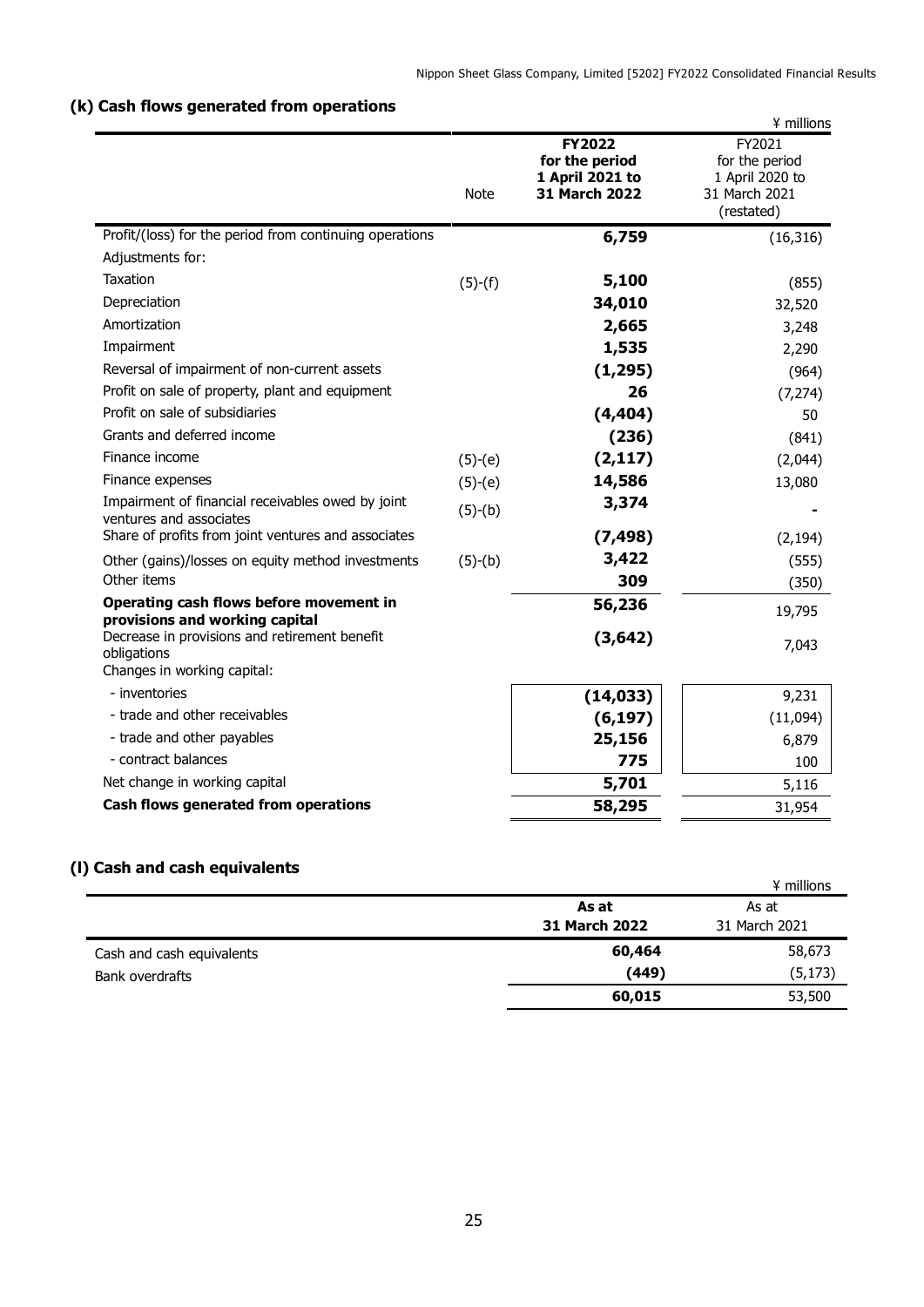#### **(m) Post-retirement benefits**

(Charges) and credits, relating to defined benefit type post-retirement benefit arrangements were recorded in the income statement and statement of comprehensive income as follows:

FY2022 for the period 1 April 2021 to 31 March 2022

|                                            |                           |                             |                         | ¥ millions |
|--------------------------------------------|---------------------------|-----------------------------|-------------------------|------------|
|                                            | <b>Operating</b><br>costs | <b>Exceptional</b><br>costs | <b>Finance</b><br>Costs | $SoCI*$    |
| <b>Post-employment benefits</b>            | (3, 339)                  |                             | 220                     | 12,656     |
| <b>Post-retirement healthcare benefits</b> | (24)                      | ۰                           | (288)                   | 5,880      |
| Deferred income and other taxes**          |                           | ۰                           | ۰                       | (6,038)    |
|                                            | (3, 363)                  |                             | (68)                    | 12,498     |

FY2021 for the period 1 April 2020 to 31 March 2021

| $\frac{1}{2}$ and $\frac{1}{2}$ and $\frac{1}{2}$ and $\frac{1}{2}$ and $\frac{1}{2}$ and $\frac{1}{2}$ and $\frac{1}{2}$ and $\frac{1}{2}$ and $\frac{1}{2}$ |                    |                      |                  | ¥ millions |
|---------------------------------------------------------------------------------------------------------------------------------------------------------------|--------------------|----------------------|------------------|------------|
|                                                                                                                                                               | Operating<br>costs | Exceptional<br>costs | Finance<br>Costs | $SoCI*$    |
| Post-employment benefits                                                                                                                                      | (2, 935)           | (334)                | 540              | (23, 286)  |
| Post-retirement healthcare benefits                                                                                                                           | (24)               |                      | (429)            | 2,108      |
| Deferred income and other taxes**                                                                                                                             |                    | 117                  |                  | 7,994      |
|                                                                                                                                                               | (2,959)            | (217)                | 111              | (13, 184)  |

\* Consolidated Statement of Comprehensive Income

\*\* Included within deferred income and other taxes in the Consolidated Statement of Comprehensive Income is a deferred tax charge of ¥ 1,856 million (FY2021: credit of ¥ 460 million) and a charge with respect to other taxes of ¥ 4,182 million (FY2021: credit of ¥ 7,534 million), which represents a charge against pensions with surplus balances.

A summary of the main assumptions, applying to the Group's most material retirement benefit obligations is set out below.  $\sim$ 

|                        |                      | ۷ο            |
|------------------------|----------------------|---------------|
|                        | As at                | As at         |
|                        | <b>31 March 2022</b> | 31 March 2021 |
| UK discount rate       | 2.8                  | 2.0           |
| UK inflation           | 3.0                  | 2.6           |
| Japan discount rate    | 0.7                  | 0.5           |
| US discount rate       | 3.4                  | 2.7           |
| Eurozone discount rate | 1.7                  | 0.9           |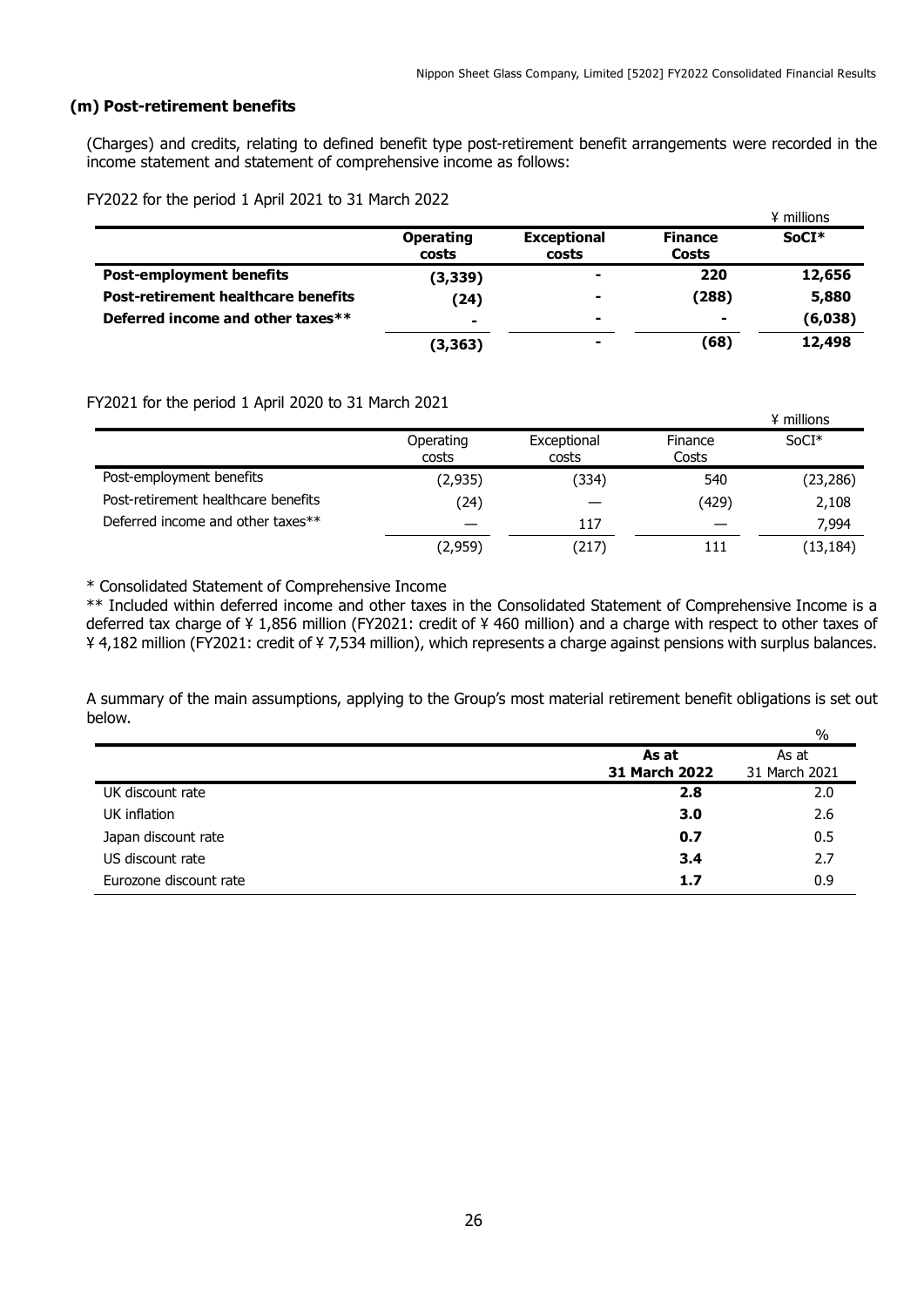### **(n) Hyperinflationary accounting adjustments**

As from the second quarter of FY 2019, the wholesale price index in Argentina indicated that cumulative 3-year inflation had exceeded 100 percent. Consequently, the Group has concluded that its subsidiaries in Argentina, each of which has the Argentine Peso as a functional currency, are currently operating in a hyperinflationary environment. The Group has therefore applied accounting adjustments to the underlying financial results and position of its subsidiaries in Argentina as required by IAS 29 'Financial Reporting in Hyperinflationary Economies'.

As required by IAS 29, the Group's consolidated financial statements will include the results and financial position of its Argentinian subsidiaries, restated in terms of the measuring unit current at the period end date.

For the restatement of results and financial positions of its Argentinian subsidiaries, the Group will apply the conversion coefficient derived from the Internal Wholesales Price Index (IPIM) published by Instituto Nacional de Estadística y Censos de la República Argentina (INDEC). IPIM and corresponding conversion coefficients from June 2006 are presented below.

| Balance sheet date | Internal Wholesales Price Index | Conversion coefficient |
|--------------------|---------------------------------|------------------------|
|                    | (IPIM)                          |                        |
|                    | $(30$ June 2006 = 100)          |                        |
| 30 June 2006       | 100.0                           | 31.621                 |
| 31 March 2007      | 103.9                           | 30.444                 |
| 31 March 2008      | 120.2                           | 26.305                 |
| 31 March 2009      | 128.7                           | 24.569                 |
| 31 March 2010      | 146.5                           | 21.585                 |
| 31 March 2011      | 165.5                           | 19.107                 |
| 31 March 2012      | 186.7                           | 16.934                 |
| 31 March 2013      | 211.1                           | 14.976                 |
| 31 March 2014      | 265.6                           | 11.907                 |
| 31 March 2015      | 305.7                           | 10.342                 |
| 31 March 2016      | 390.6                           | 8.095                  |
| 31 March 2017      | 467.2                           | 6.768                  |
| 31 March 2018      | 596.1                           | 5.305                  |
| 31 March 2019      | 970.9                           | 3.257                  |
| 31 March 2020      | 1,440.8                         | 2.195                  |
| 31 March 2021      | 2,046.4                         | 1.545                  |
| 30 April 2021      | 2,156.8                         | 1.466                  |
| 31 May 2021        | 2,228.4                         | 1.419                  |
| 30 June 2021       | 2,299.2                         | 1.375                  |
| 31 July 2021       | 2,368.1                         | 1.335                  |
| 31 August 2021     | 2,426.5                         | 1.303                  |
| 30 September 2021  | 2,512.6                         | 1.258                  |
| 31 October 2021    | 2,600.9                         | 1.216                  |
| 30 November 2021   | 2,666.7                         | 1.186                  |
| 31 December 2021   | 2,769.1                         | 1.142                  |
| 31 January 2022    | 2,876.5                         | 1.099                  |
| 28 February 2022   | 3,011.5                         | 1.050                  |
| 31 March 2022      | 3,162.1                         | 1.000                  |

The Group's subsidiaries in Argentina will restate their non-monetary items held at historical cost, namely property, plant, and equipment, by applying the conversion coefficient based on when the items were initially recognized. Monetary items and non-monetary items held at current cost will not be restated, as they are expressed in terms of the measuring unit current at the period end date. The effect of inflation on the net monetary position of the Group's Argentinian subsidiaries is presented in the finance expenses section of the income statement.

The Argentinian subsidiaries' income statement and cash flow statement will also be restated, applying the conversion coefficient for the current financial year as shown in the above table.

For the purpose of consolidation, the results and financial position of the Group's Argentinian subsidiaries are translated using the closing exchange rates at the period end date. Comparative financial statements are not restated based on IAS 21 'The Effects of Changes in Foreign Exchange Rates' para 42(b).